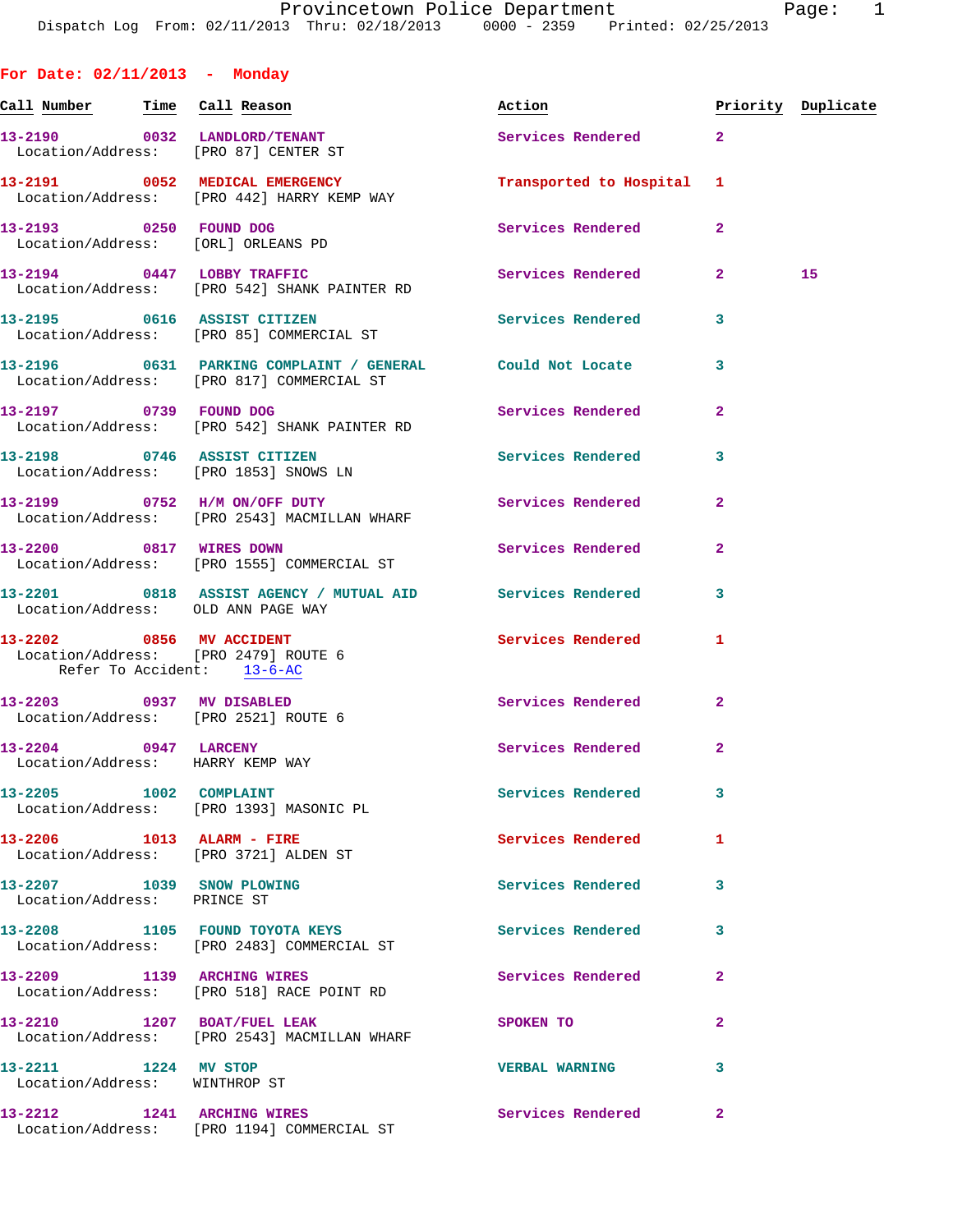|                                                                  | 13-2213 1245 TREE LEANING ON WIRES Services Rendered 2<br>Location/Address: [PRO 3146] NELSON AVE |                            |                            |
|------------------------------------------------------------------|---------------------------------------------------------------------------------------------------|----------------------------|----------------------------|
| Location/Address: COMMERCIAL ST                                  | 13-2214 1328 PARKING COMPLAINT / GENERAL Services Rendered                                        |                            | 3                          |
| 13-2215 1340 POWER OUTAGE                                        | Location/Address: [PRO 542] SHANK PAINTER RD                                                      | Services Rendered          | $\mathbf{2}$               |
| 13-2216 1340 ALARM - FIRE<br>Location/Address: COMMERCIAL ST     |                                                                                                   | <b>False Alarm</b>         | 1                          |
| 13-2217 1421 WATER LEAK                                          | Location/Address: [PRO 2902] COMMERCIAL ST                                                        | <b>Services Rendered</b>   | 3                          |
| 13-2219 1438 ASSIST CITIZEN                                      | Location/Address: [PRO 662] COMMERCIAL ST                                                         | <b>Services Rendered</b>   | 3                          |
|                                                                  | 13-2220 1504 SPECIAL TONE TEST MESSAGE<br>Location/Address: [PRO 1892] SHANK PAINTER RD           | <b>Services Rendered</b>   | 1                          |
| 13-2222 1506 MEDICAL EMERGENCY                                   | Location/Address: [PRO 710] BRADFORD ST                                                           | Services Rendered          | 1                          |
| 13-2221 1521 WIRES DOWN<br>Location/Address: [PRO 1615] BANGS ST |                                                                                                   | Services Rendered          | $\mathbf{2}$               |
|                                                                  | 13-2223 1602 WARMING STATION<br>Location/Address: [PRO 105] COMMERCIAL ST                         | Services Rendered 3        |                            |
|                                                                  | 13-2224 1615 MEDICAL EMERGENCY/DOT<br>Location/Address: [PRO 440] HARRY KEMP WAY                  | Transported to Hospital 1  |                            |
|                                                                  | 13-2226 1642 ASSIST AGENCY / MUTUAL AID<br>Location/Address: [PRO 2908] BRADFORD ST               | Services Rendered          | $\mathbf{3}$               |
|                                                                  | 13-2225 1656 ALARM - FIRE<br>Location/Address: [PRO 3619] COMMERCIAL ST                           | No Action Required         | 1                          |
| 13-2227 1743 ELEVATOR                                            | Location/Address: [PRO 105] COMMERCIAL ST                                                         | Services Rendered          | 1                          |
| 13-2228 1752 MV STOP                                             | Location/Address: COMMERCIAL ST + CONANT ST                                                       | <b>VERBAL WARNING</b>      | $\overline{\phantom{a}}$ 3 |
|                                                                  | 13-2229 1800 SUSPICIOUS ACTIVITY<br>Location/Address: [PRO 2483] COMMERCIAL ST                    | Services Rendered          | $\mathbf{2}$               |
| 13-2230 1821 WIRES DOWN                                          | Location/Address: OLD ANN PAGE WAY + CONWELL ST                                                   | <b>Services Rendered</b>   | $\mathbf{2}$               |
| 13-2231 1834 MV STOP                                             | Location/Address: HARRY KEMP WAY + HOWLAND ST                                                     | Citation/Warning Issued 3  |                            |
| 13-2232 1848 SERVICE CALL                                        | Location/Address: [PRO 1992] COMMERCIAL ST                                                        | Services Rendered          | $\mathbf{3}$               |
| 13-2233 1933 SERVICE CALL                                        | Location/Address: [PRO 523] COMMERCIAL ST                                                         | Services Rendered 3        |                            |
| 13-2234 2055 SERVICE CALL                                        | Location/Address: [PRO 442] HARRY KEMP WAY                                                        | Services Rendered          | 3                          |
|                                                                  | 13-2235 2107 BUILDING/PROPERTY CHECK<br>Location/Address: [PRO 530] SHANKPAINTER RD               | BLDG/PROP Checked/Secure 3 |                            |
|                                                                  | 13-2236 2119 BUILDING/PROPERTY CHECK<br>Location/Address: [PRO 306] COMMERCIAL ST                 | BLDG/PROP Checked/Secure 3 |                            |
|                                                                  | 13-2237 2131 BUILDING/PROPERTY CHECK                                                              | BLDG/PROP Checked/Secure 3 |                            |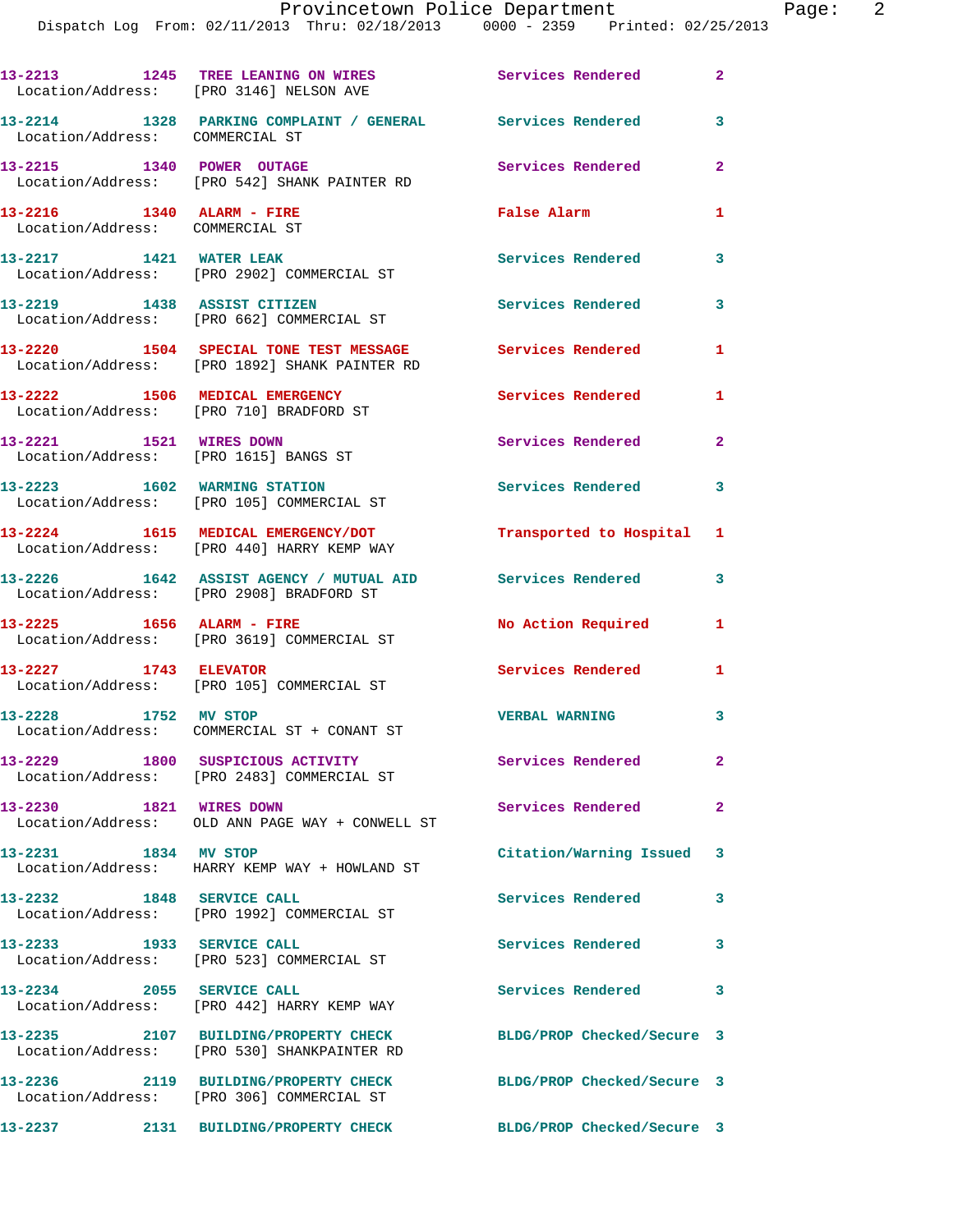|                              | Provincetown Police Department                                                                               |                          | $\overline{\phantom{a}}$<br>Page: |
|------------------------------|--------------------------------------------------------------------------------------------------------------|--------------------------|-----------------------------------|
|                              | Dispatch Log From: 02/11/2013 Thru: 02/18/2013 0000 - 2359 Printed: 02/25/2013                               |                          |                                   |
|                              | Location/Address: [PRO 182] COMMERCIAL ST                                                                    |                          |                                   |
| 13-2238 2131 911 GENERAL     | Location/Address: [PRO 442] HARRY KEMP WAY                                                                   | Services Rendered        | $\mathbf{1}$                      |
|                              | 13-2239 2136 BUILDING/PROPERTY CHECK BLDG/PROP Checked/Secure 3<br>Location/Address: [PRO 175] COMMERCIAL ST |                          |                                   |
|                              | 13-2240 2145 SUSPICIOUS ACTIVITY<br>Location/Address: [PRO 3259] MACMILLAN WHARF                             | Services Rendered        | $\overline{2}$                    |
| 13-2241 2150 ASSIST CITIZEN  | Location/Address: [PRO 523] COMMERCIAL ST                                                                    | <b>Services Rendered</b> | 3                                 |
| 13-2242 2156 ALARM - GENERAL | Location/Address: [PRO 300] COMMERCIAL ST                                                                    | <b>Services Rendered</b> | 1                                 |
| 13-2243 2206 ASSIST CITIZEN  | Location/Address: [PRO 523] COMMERCIAL ST                                                                    | <b>Services Rendered</b> | 3                                 |
|                              | 13-2244 2316 ARREST-ASSIST AGENCY                                                                            | Arrest(s) Made           | 3                                 |

 Location/Address: COMMERCIAL ST Refer To Arrest: 13-13-AR

## **For Date: 02/12/2013 - Tuesday**

| 13-2259 1101 ALARM - FIRE                               |                                                                                                                 | <b>False Alarm</b>       | 1              |    |
|---------------------------------------------------------|-----------------------------------------------------------------------------------------------------------------|--------------------------|----------------|----|
| 13-2258 1050 MV HIT & RUN<br>Location/Address: COURT ST |                                                                                                                 | Investigated             | $\mathbf{2}$   |    |
|                                                         | 13-2257 1027 BUILDING/PROPERTY CHECK BLDG/PROP Checked/Secure 3<br>Location/Address: [PRO 2500] COMMERCIAL ST   |                          |                |    |
|                                                         | 13-2256 1004 REASSURANCE CHECK<br>Location/Address: [PRO 3632] COMMERCIAL ST                                    | <b>Services Rendered</b> | 3              |    |
| Location/Address: COMMERCIAL ST                         | 13-2255 0914 INJURED SEAGULL Services Rendered                                                                  |                          | $\mathbf{2}$   |    |
|                                                         | 13-2254 0807 DISTURBANCE<br>Location/Address: [PRO 442] HARRY KEMP WAY<br>Refer To Arrest: 13-14-AR             | Arrest(s) Made           | 1              |    |
|                                                         | 13-2253 0757 H/M ON/OFF DUTY<br>Location/Address: [PRO 2543] MACMILLAN WHARF                                    | No Action Required       | $\overline{a}$ |    |
|                                                         | 13-2252 0725 ASSIST AGENCY / MUTUAL AID Services Rendered<br>Location/Address: [PRO 821] COMMERCIAL ST          |                          | 3              |    |
|                                                         | 13-2251 0536 BUILDING/PROPERTY CHECK Services Rendered<br>Location/Address: [PRO 2898] JEROME SMITH RD          |                          | 3              |    |
|                                                         | 13-2250 0424 BUILDING/PROPERTY CHECK Services Rendered<br>Location/Address: [PRO 391] COMMERCIAL ST             |                          | 3              |    |
|                                                         | 13-2249 0307 MV OBSERVANCE / ASSIGNMENT Services Rendered<br>Location/Address: [PRO 106] COMMERCIAL ST          |                          | 3              |    |
|                                                         | 13-2248 0246 BUILDING/PROPERTY CHECK Services Rendered<br>Location/Address: [PRO 2483] COMMERCIAL ST            |                          | 3              |    |
|                                                         | 13-2247 0208 BUILDING/PROPERTY CHECK BLDG/PROP Checked/Secure 3<br>Location/Address: [PRO 440] HARRY KEMP WAY   |                          |                |    |
|                                                         | 13-2246 0053 BUILDING/PROPERTY CHECK BLDG/PROP Checked/Secure 3<br>Location/Address: [PRO 3296] SHANKPAINTER RD |                          |                |    |
|                                                         | 13-2245 0002 INFO SERVICES - LOBBY<br>Location/Address: [PRO 542] SHANK PAINTER RD                              | Services Rendered 2      |                | 14 |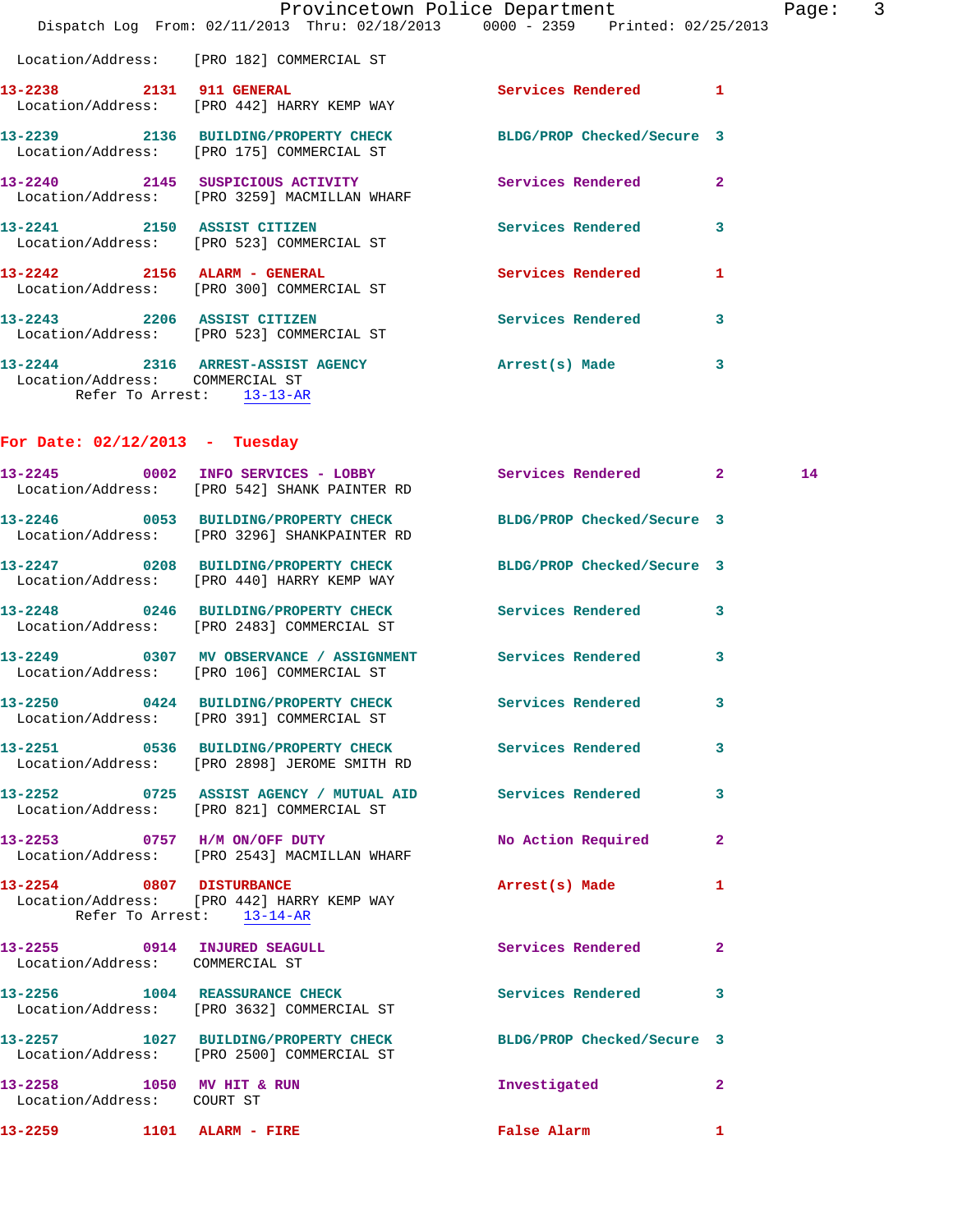|                                                                | Dispatch Log From: 02/11/2013 Thru: 02/18/2013 0000 - 2359 Printed: 02/25/2013                               | Provincetown Police Department | Page: 4        |
|----------------------------------------------------------------|--------------------------------------------------------------------------------------------------------------|--------------------------------|----------------|
|                                                                | Location/Address: [PRO 106] COMMERCIAL ST                                                                    |                                |                |
| 13-2260 1105 LOST KEYS<br>Location/Address: COMMERCIAL ST      |                                                                                                              | Services Rendered 3            |                |
| 13-2261 1108 ASSIST CITIZEN<br>Location/Address: COMMERCIAL ST |                                                                                                              | Services Rendered              | 3              |
| Location/Address: COMMERCIAL ST                                | 13-2262 1112 LOST WHITE SHOES                                                                                | Services Rendered 3            |                |
|                                                                | 13-2263 1145 COMPLAINT<br>Location/Address: [PRO 3588] COMMERCIAL ST                                         | Investigated                   | 3              |
| 13-2264 1157 WIRES DOWN                                        | Location/Address: [PRO 791] COMMERCIAL ST                                                                    | Services Rendered              | $\overline{2}$ |
|                                                                | 13-2265 1206 TRANSPORT<br>Location/Address: [PRO 523] COMMERCIAL ST                                          | Services Rendered              | 3              |
| Location/Address: PROVINCELANDS RD                             | 13-2266 1251 LARGE INJURED BIRD                                                                              | Services Rendered              | $\mathbf{2}$   |
|                                                                | 13-2267 1324 MEDICAL EMERGENCY/DOT<br>Location/Address: [PRO 440] HARRY KEMP WAY                             | Transported to Hospital 1      |                |
| 13-2268 1325 FOLLOW UP                                         | Location/Address: [PRO 3588] COMMERCIAL ST                                                                   | Services Rendered              | $\mathbf{2}$   |
| Location/Address: [PRO 878] CONANT ST                          | 13-2270 1432 LOOSE LARGE WHITE DOG                                                                           | <b>GONE ON ARRIVAL</b>         | $\mathbf{2}$   |
|                                                                | 13-2271 1620 MV OBSERVANCE / ASSIGNMENT Services Rendered<br>Location/Address: [PRO 2952] SHANKPAINTER RD    |                                | 3              |
| 13-2272 1637 MV STOP                                           | Location/Address: [PRO 530] SHANK PAINTER RD                                                                 | Citation/Warning Issued 3      |                |
| 13-2273 1718 SERVICE CALL                                      | Location/Address: [PRO 2391] BRADFORD ST                                                                     | Services Rendered              | $\mathbf{3}$   |
| Location/Address: [PRO 2521] ROUTE 6                           | 13-2275 1850 ASSIST AGENCY / MUTUAL AID Unfounded                                                            |                                | 3              |
|                                                                | 13-2276 1909 MV COMPLAINT<br>Location/Address: ALDEN ST + BRADFORD ST                                        | <b>GONE ON ARRIVAL</b>         | $\mathbf{2}$   |
| 13-2277 1924 SERVE WARRANT<br>Location/Address: COMMERCIAL ST  |                                                                                                              | Could Not Locate 3             |                |
| Location/Address: [PRO 2] ALDEN ST                             | 13-2278 1931 BUILDING/PROPERTY CHECK BLDG/PROP Checked/Secure 3                                              |                                |                |
|                                                                | 13-2279 1937 BUILDING/PROPERTY CHECK Services Rendered 3<br>Location/Address: [PRO 1350] COMMERCIAL ST       |                                |                |
|                                                                | 13-2280 1944 BUILDING/PROPERTY CHECK<br>Location/Address: [PRO 825] COMMERCIAL ST                            | Services Rendered              | 3              |
|                                                                | 13-2281 1949 MV OBSERVANCE / ASSIGNMENT Services Rendered<br>Location/Address: BRADFORD ST + RYDER ST        |                                | $\mathbf{3}$   |
|                                                                | 13-2282 2008 BUILDING/PROPERTY CHECK BLDG/PROP Checked/Secure 3<br>Location/Address: [PRO 175] COMMERCIAL ST |                                |                |
|                                                                | 13-2283 2012 BAR CHECK<br>Location/Address: [PRO 484] MASONIC PL                                             | <b>Services Rendered</b> 2     |                |
|                                                                | 13-2284 2059 BUILDING/PROPERTY CHECK<br>Location/Address: [PRO 306] COMMERCIAL ST                            | BLDG/PROP Checked/Secure 3     |                |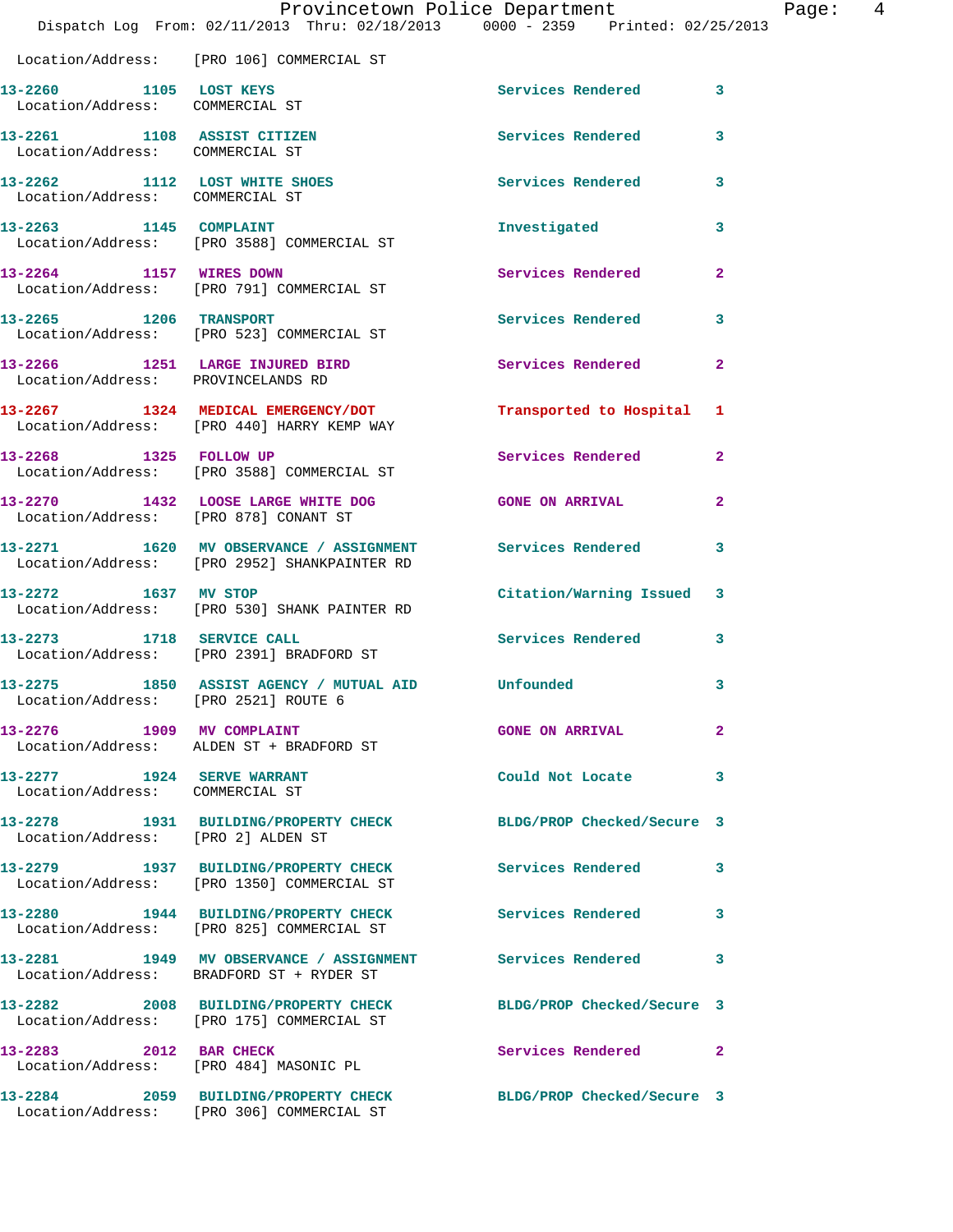|                                      | Provincetown Police Department<br>Dispatch Log From: 02/11/2013 Thru: 02/18/2013 0000 - 2359 Printed: 02/25/2013      |                            | Page: 5      |  |
|--------------------------------------|-----------------------------------------------------------------------------------------------------------------------|----------------------------|--------------|--|
|                                      |                                                                                                                       |                            |              |  |
| Refer To Arrest: 13-15-AR            | 13-2285 2108 MV STOP 2008 2009 2009 21:08 Arrest(s) Made 3<br>Location/Address: SHANK PAINTER RD + BRADFORD ST        |                            |              |  |
|                                      | 13-2286 2248 MEDICAL EMERGENCY<br>Location/Address: [PRO 442] HARRY KEMP WAY                                          | No Action Required 1       |              |  |
|                                      | 13-2287 2317 BUILDING/PROPERTY CHECK BLDG/PROP Checked/Secure 3<br>Location/Address: [PRO 2898] JEROME SMITH RD       |                            |              |  |
|                                      | 13-2288 2343 BUILDING/PROPERTY CHECK Services Rendered 3<br>Location/Address: [PRO 391] COMMERCIAL ST                 |                            |              |  |
| For Date: $02/13/2013$ - Wednesday   |                                                                                                                       |                            |              |  |
|                                      | 13-2289 0017 BUILDING/PROPERTY CHECK BLDG/PROP Checked/Secure 3<br>Location/Address: [PRO 1638] COMMERCIAL ST         |                            |              |  |
|                                      | 13-2290 0031 MV OBSERVANCE / ASSIGNMENT Services Rendered 3<br>Location/Address: [PRO 106] COMMERCIAL ST              |                            |              |  |
|                                      | 13-2291 0128 BUILDING/PROPERTY CHECK BLDG/PROP Checked/Secure 3<br>Location/Address: [PRO 3030] TIN PAN ALLEY RD      |                            |              |  |
| Location/Address: [PRO 564] BAYBERRY | 13-2292 0135 BUILDING/PROPERTY CHECK BLDG/PROP Checked/Secure 3                                                       |                            |              |  |
|                                      | 13-2293 0300 BUILDING/PROPERTY CHECK BLDG/PROP Checked/Secure 3<br>Location/Address: [PRO 545] SHANKPAINTER RD        |                            |              |  |
|                                      | 13-2294 0328 ALARM - GENERAL<br>Location/Address: [PRO 539] SHANK PAINTER RD                                          | BLD/PROP CHECKED UNSECUR 1 |              |  |
|                                      | 13-2295 0434 BUILDING/PROPERTY CHECK Services Rendered 3<br>Location/Address: [PRO 2483] COMMERCIAL ST                |                            |              |  |
|                                      | 13-2296 0444 MEDICAL EMERGENCY<br>Location/Address: [PRO 2647] SHANK PAINTER RD                                       | Services Rendered          | $\mathbf{1}$ |  |
|                                      | 13-2297 0453 ASSIST CITIZEN<br>Location/Address: [PRO 662] COMMERCIAL ST                                              | Services Rendered 3        |              |  |
|                                      | 13-2298 		 0532 INFO SERVICES - LOBBY 		 Services Rendered 		 2 		 19<br>Location/Address: [PRO 542] SHANK PAINTER RD |                            |              |  |
|                                      | 13-2299 0621 BUILDING/PROPERTY CHECK BLDG/PROP Checked/Secure 3<br>Location/Address: [PRO 3263] SPINNAKER LN          |                            |              |  |
|                                      | 13-2300 0714 ALARM - GENERAL<br>Location/Address: [PRO 440] HARRY KEMP WAY                                            | False Alarm 1              |              |  |
|                                      | 13-2301 0739 H/M ON/OFF DUTY<br>Location/Address: [PRO 2543] MACMILLAN WHARF                                          | <b>Services Rendered</b> 2 |              |  |
|                                      | 13-2302 0751 MEDICAL EMERGENCY PATIENT REFUSAL 1<br>Location/Address: [PRO 542] SHANK PAINTER RD                      |                            |              |  |
|                                      | 13-2303 0911 VERIZON WIRE DOWN Services Rendered 2<br>Location/Address: [PRO 16] BRADFORD ST                          |                            |              |  |
|                                      | 13-2304 0918 HARASSMENT<br>Location/Address: [PRO 542] SHANK PAINTER RD                                               | Services Rendered 2        |              |  |
|                                      | 13-2305 0941 911 GENERAL<br>Location/Address: [PRO 515] RACE POINT RD                                                 | Services Rendered 1        |              |  |
| 13-2306 1009 CRIME LAB               | Location/Address: [PRO 542] SHANK PAINTER RD                                                                          | Services Rendered 2        |              |  |
|                                      | 13-2307 1026 BUILDING/PROPERTY CHECK BLDG/PROP Checked/Secure 3                                                       |                            |              |  |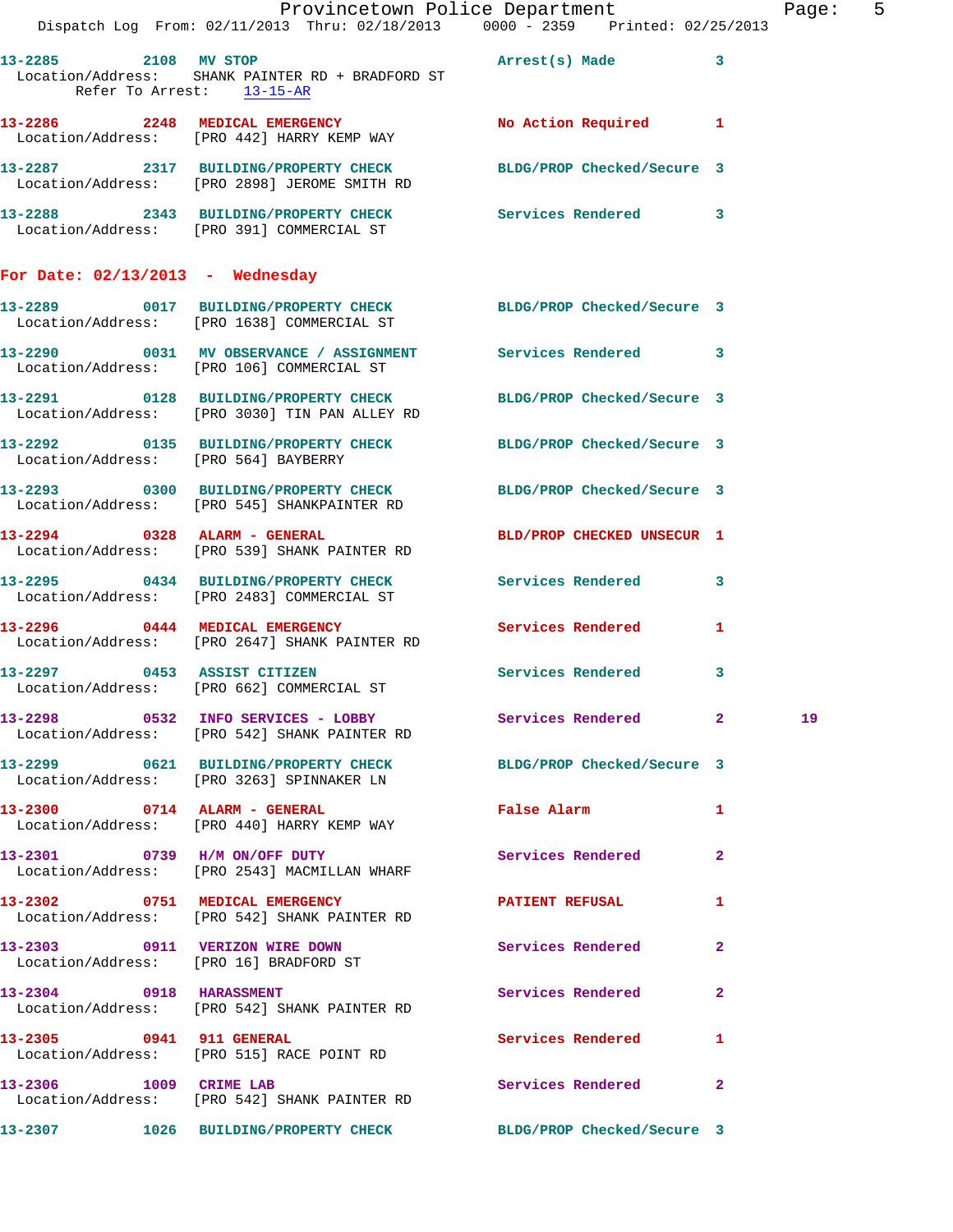|                                                       | Provincetown Police Department<br>Dispatch Log From: 02/11/2013 Thru: 02/18/2013 0000 - 2359 Printed: 02/25/2013 |                            |                |
|-------------------------------------------------------|------------------------------------------------------------------------------------------------------------------|----------------------------|----------------|
|                                                       | Location/Address: [PRO 2206] COMMERCIAL ST                                                                       |                            |                |
|                                                       | 13-2308 1043 MEDICAL EMERGENCY<br>Location/Address: [PRO 3222] ALDEN ST                                          | PATIENT REFUSAL            | $\mathbf{1}$   |
|                                                       | 13-2309 1049 ANIMAL CALL<br>Location/Address: [PRO 916] FISHBURN CT                                              | <b>Services Rendered</b>   | $\mathbf{2}$   |
| Location/Address: [PRO 571] ALDEN ST                  | 13-2310 1117 BUILDING/PROPERTY CHECK BLDG/PROP Checked/Secure 3                                                  |                            |                |
| Location/Address: [PRO 3440] ROUTE 6                  | 13-2311 1131 MV OBSERVANCE / ASSIGNMENT No Action Required                                                       |                            | 3              |
|                                                       | 13-2312 1146 SPRINKLER SYSTEM TESTING Services Rendered<br>Location/Address: [PRO 3331] COMMERCIAL ST            |                            | 1              |
|                                                       | 13-2314 1245 BIKE GENERAL<br>Location/Address: [PRO 2977] COMMERCIAL ST                                          | SPOKEN TO                  | $\overline{a}$ |
|                                                       | 13-2315 1248 DOG CARE COMPLAINT Services Rendered<br>Location/Address: [PRO 542] SHANK PAINTER RD                |                            | $\mathbf{2}$   |
| 13-2316 1311 LARCENY<br>Location/Address: STANDISH ST |                                                                                                                  | SPOKEN TO                  | $\overline{2}$ |
| Location/Address: [PRO 3287] ROUTE 6                  | 13-2318 1407 BUILDING/PROPERTY CHECK BLDG/PROP Checked/Secure 3                                                  |                            |                |
|                                                       | 13-2319 1417 ASSIST AGENCY / MUTUAL AID Services Rendered<br>Location/Address: [PRO 542] SHANK PAINTER RD        |                            | 3              |
| 13-2320 1428 GENERAL INFO                             |                                                                                                                  | <b>Services Rendered</b>   | 3              |
|                                                       | 13-2321 1456 ASSIST CITIZEN<br>Location/Address: [PRO 542] SHANK PAINTER RD                                      | Services Rendered          | 3              |
|                                                       | 13-2322 1541 MV OBSERVANCE / ASSIGNMENT Services Rendered<br>Location/Address: [PRO 391] COMMERCIAL ST           |                            | 3              |
|                                                       | 13-2323 1606 MV STOP<br>Location/Address: COMMERCIAL ST + HOBSON AVE                                             | <b>VERBAL WARNING</b>      | 3              |
| Location/Address: BANGS ST                            | 13-2324 1630 SERVICE CALL/NSTAR                                                                                  | Services Rendered          | 3              |
| 13-2326 1633 911 GENERAL                              | Location/Address: [PRO 1183] COMMERCIAL ST                                                                       | <b>Services Rendered</b>   | 1              |
|                                                       | 13-2325 1635 SERVICE CALL/NSTAR<br>Location/Address: [PRO 1503] BRADFORD ST                                      | <b>Services Rendered</b>   | 3              |
|                                                       | 13-2327 1712 BUILDING/PROPERTY CHECK BLDG/PROP Checked/Secure 3<br>Location/Address: [PRO 3259] MACMILLAN WHARF  |                            |                |
| 13-2328 1740 NOISE COMPLAINT                          | Location/Address: [PRO 2977] COMMERCIAL ST                                                                       | <b>GONE ON ARRIVAL</b>     | 3              |
|                                                       | 13-2329 1751 BUILDING/PROPERTY CHECK<br>Location/Address: [PRO 3256] COMMERCIAL ST                               | BLDG/PROP Checked/Secure 3 |                |
|                                                       | 13-2330 1801 MV OBSERVANCE / ASSIGNMENT Services Rendered<br>Location/Address: [PRO 94] BRADFORD ST              |                            | 3              |
| 13-2331 1805 MV STOP                                  | Location/Address: [PRO 3231] BRADFORD ST                                                                         | <b>VERBAL WARNING</b>      | 3              |
|                                                       | 13-2333 1827 LOST KEYS AND ITOUCH<br>Location/Address: [PRO 1179] NELSON AVE                                     | <b>Services Rendered</b>   | 3              |
| 13-2332 1829 MV STOP                                  |                                                                                                                  | <b>VERBAL WARNING</b>      | 3              |
|                                                       |                                                                                                                  |                            |                |

Page: 6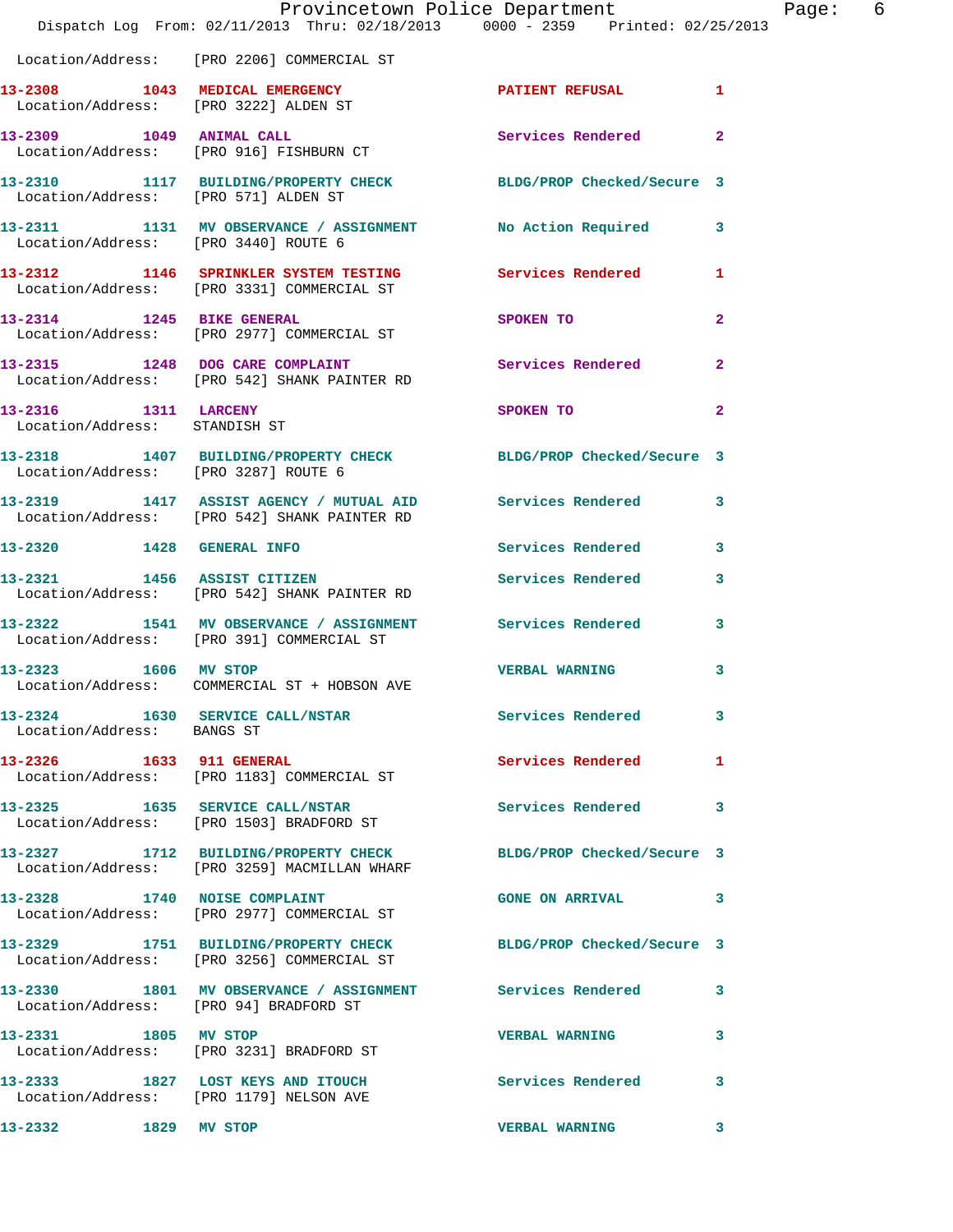|                                        | Dispatch Log From: 02/11/2013 Thru: 02/18/2013 0000 - 2359 Printed: 02/25/2013                                 | Provincetown Police Department |                | Page |
|----------------------------------------|----------------------------------------------------------------------------------------------------------------|--------------------------------|----------------|------|
| Location/Address: [PRO 29] BRADFORD ST |                                                                                                                |                                |                |      |
|                                        | 13-2334 1839 911 GENERAL<br>Location/Address: [PRO 3222] ALDEN ST                                              | Services Rendered 1            |                |      |
| Location/Address: [PRO 433] RYDER ST   | 13-2335 1900 BUILDING/PROPERTY CHECK BLDG/PROP Checked/Secure 3                                                |                                |                |      |
|                                        | 13-2336 1904 SUSPICIOUS M/V<br>Location/Address: [PRO 2206] COMMERCIAL ST                                      | No Action Required 2           |                |      |
|                                        | 13-2337 2009 BUILDING/PROPERTY CHECK BLDG/PROP Checked/Secure 3<br>Location/Address: [PRO 530] SHANKPAINTER RD |                                |                |      |
|                                        | 13-2338 2019 BUILDING/PROPERTY CHECK BLDG/PROP Checked/Secure 3<br>Location/Address: [PRO 16] BRADFORD ST      |                                |                |      |
|                                        | 13-2339 2022 MV STOP<br>Location/Address: BRADFORD ST + GOSNOLD ST                                             | Citation/Warning Issued 3      |                |      |
|                                        | 13-2340 2035 ASSIST AGENCY / MUTUAL AID Services Rendered<br>Location/Address: [PRO 182] COMMERCIAL ST         |                                | 3              |      |
| Location/Address: COMMERCIAL ST        | 13-2341 2052 PARKING COMPLAINT / GENERAL Citation/Warning Issued 3                                             |                                |                |      |
| Location/Address: HARRY KEMP WAY       | 13-2342 2054 MEDICAL EMERGENCY PATIENT REFUSAL                                                                 |                                | 1              |      |
|                                        | 13-2343 2054 HAZARDS<br>Location/Address: [PRO 542] SHANK PAINTER RD                                           | Services Rendered              | $\overline{a}$ |      |
| 13-2344 2120 MV STOP                   | Location/Address: [PRO 2558] BRADFORD ST                                                                       | No Action Required             | 3              |      |
| 13-2345 2132 MV STOP                   | Location/Address: STANDISH ST + COMMERCIAL ST                                                                  | <b>VERBAL WARNING</b>          | 3              |      |
|                                        | 13-2346 2136 FOUND \$20.00 Services Rendered<br>Location/Address: [PRO 539] SHANK PAINTER RD                   |                                | 3              |      |
| Location/Address: [PRO 2] ALDEN ST     | 13-2347 2145 BUILDING/PROPERTY CHECK                                                                           | BLDG/PROP Checked/Secure 3     |                |      |
| Location/Address: COMMERCIAL ST        | 13-2348 2256 MEDICAL EMERGENCY                                                                                 | Services Rendered              | 1              |      |
|                                        | 13-2349 2318 BUILDING/PROPERTY CHECK<br>Location/Address: [PRO 2898] JEROME SMITH RD                           | BLDG/PROP Checked/Secure 3     |                |      |
| Location/Address: [PRO 444] HIGH POLE  | 13-2350 2330 BUILDING/PROPERTY CHECK Services Rendered                                                         |                                | 3              |      |
| For Date: $02/14/2013$ - Thursday      |                                                                                                                |                                |                |      |
|                                        | 13-2351 0040 LOBBY TRAFFIC<br>Location/Address: [PRO 542] SHANK PAINTER RD                                     | <b>Services Rendered</b>       | $\mathbf{2}$   | 17   |
|                                        | 13-2352 0146 BUILDING/PROPERTY CHECK<br>Location/Address: [PRO 3030] TIN PAN ALLEY RD                          | BLDG/PROP Checked/Secure 3     |                |      |

**13-2353 0146 BUILDING/PROPERTY CHECK Services Rendered 3**  Location/Address: [PRO 391] COMMERCIAL ST **13-2354 0216 REASSURANCE CHECK Services Rendered 3**  Location/Address: [PRO 1881] COMMERCIAL ST

**13-2355 0244 HAZARDS No Action Required 2**  Location/Address: [PRO 1572] FRANKLIN ST

age: 7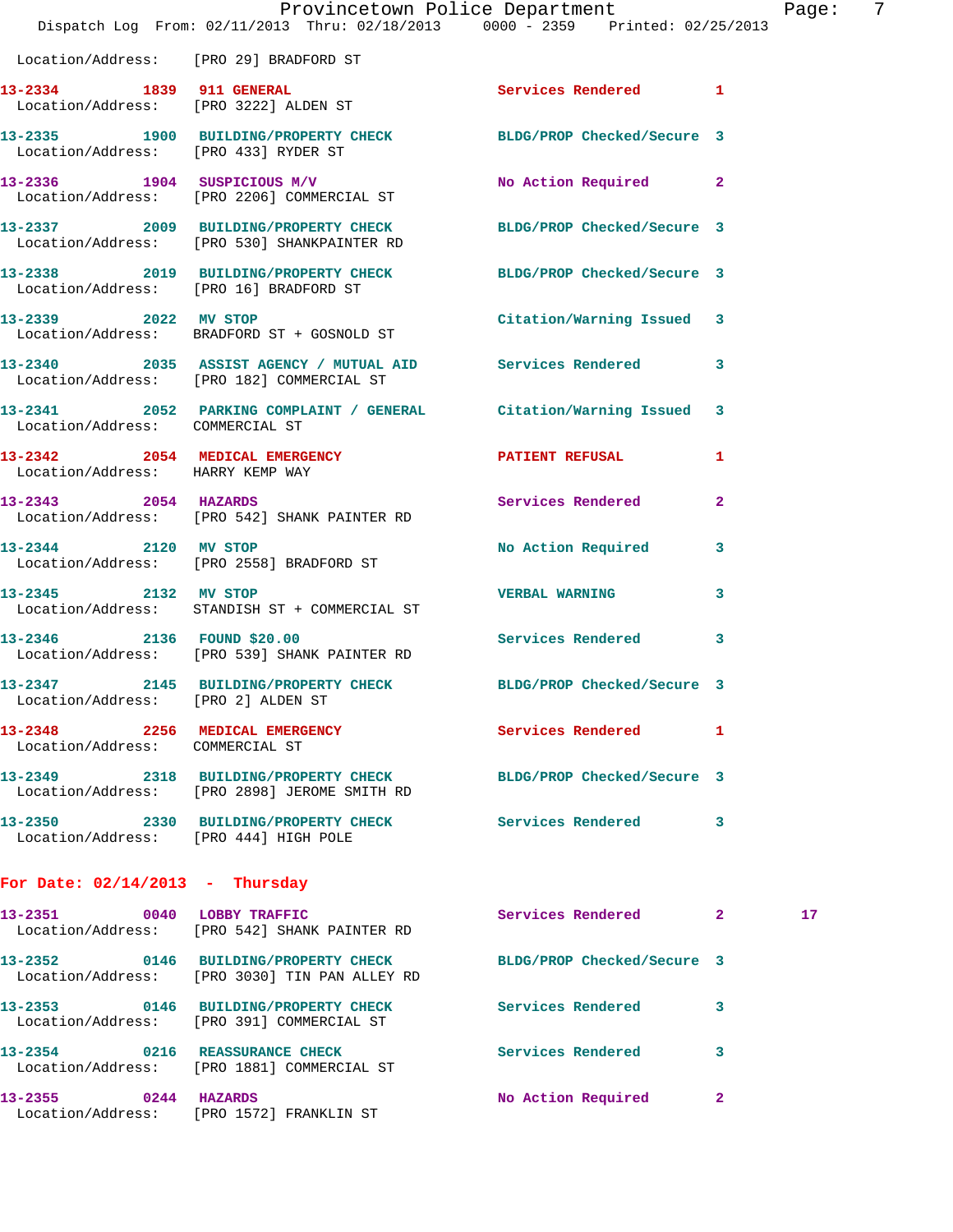|                                                              | Provincetown Police Department<br>Dispatch Log From: 02/11/2013 Thru: 02/18/2013 0000 - 2359 Printed: 02/25/2013 |                           |              | Page: 8 |  |
|--------------------------------------------------------------|------------------------------------------------------------------------------------------------------------------|---------------------------|--------------|---------|--|
|                                                              | 13-2356 0254 BUILDING/PROPERTY CHECK Services Rendered 3<br>Location/Address: [PRO 2483] COMMERCIAL ST           |                           |              |         |  |
|                                                              | 13-2357 0310 ROAD SANDING Services Rendered 2<br>Location/Address: [PRO 542] SHANK PAINTER RD                    |                           |              |         |  |
|                                                              |                                                                                                                  |                           |              |         |  |
|                                                              | 13-2359 0654 WIRES DOWN<br>Location/Address: MECHANIC ST + NICKERSON ST                                          | Services Rendered         | $\mathbf{2}$ |         |  |
|                                                              | 13-2360 0741 BUILDING/PROPERTY CHECK BLDG/PROP Checked/Secure 3<br>Location/Address: [PRO 2206] COMMERCIAL ST    |                           |              |         |  |
|                                                              | 13-2361 0755 SPRINKLER SYSTEM TESTING Services Rendered 1<br>Location/Address: [PRO 440] HARRY KEMP WAY          |                           |              |         |  |
| Location/Address: BRADFORD ST                                | 13-2362 0815 STREET LIGHT OUT Services Rendered 3                                                                |                           |              |         |  |
|                                                              | 13-2363 0817 ELEVATOR ALARM TESTING Services Rendered 1<br>Location/Address: [PRO 350] COMMERCIAL ST             |                           |              |         |  |
| Location/Address: [PRO 571] ALDEN ST                         | 13-2364 0823 BUILDING/PROPERTY CHECK BLDG/PROP Checked/Secure 3                                                  |                           |              |         |  |
|                                                              | 13-2365 0824 GENERAL INFO                                                                                        | Services Rendered 3       |              |         |  |
|                                                              | 13-2366 0835 H/M ON/OFF DUTY<br>Location/Address: [PRO 2543] MACMILLAN WHARF                                     | Services Rendered 2       |              |         |  |
|                                                              | 13-2367 0840 BUILDING/PROPERTY CHECK BLDG/PROP Checked/Secure 3<br>Location/Address: [PRO 2483] COMMERCIAL ST    |                           |              |         |  |
|                                                              | 13-2368 0849 BUILDING/PROPERTY CHECK BLDG/PROP Checked/Secure 3<br>Location/Address: [PRO 2543] MACMILLAN WHARF  |                           |              |         |  |
|                                                              | 13-2369 0918 FIRE ALARM TESTING<br>Location/Address: [PRO 208] COMMERCIAL ST                                     | Services Rendered 1       |              |         |  |
| 13-2370                                                      | 0939 ASSIST CITIZEN<br>Location/Address: [PRO 542] SHANK PAINTER RD                                              | Services Rendered 3       |              |         |  |
|                                                              | 13-2371 0950 BUILDING/PROPERTY CHECK BLDG/PROP Checked/Secure 3<br>Location/Address: [PRO 2317] COMMERCIAL ST    |                           |              |         |  |
|                                                              | 13-2372 1003 HARASSMENT<br>Location/Address: [PRO 442] HARRY KEMP WAY                                            | SPOKEN TO                 | $\mathbf{2}$ |         |  |
| 13-2373 1057 PHONE SCAM                                      | Location/Address: [PRO 573] WINSLOW ST                                                                           | Services Rendered         | 3            |         |  |
| Location/Address: [PRO 2513] ROUTE 6                         | 13-2374 1106 MV OBSERVANCE / ASSIGNMENT Services Rendered                                                        |                           | $\mathbf{3}$ |         |  |
| 13-2375 1134 MV STOP<br>Location/Address: [PRO 2479] ROUTE 6 |                                                                                                                  | <b>VERBAL WARNING</b>     | 3            |         |  |
|                                                              | 13-2376 1241 DECEASED SQUIRREL<br>Location/Address: [PRO 83] CENTER ST                                           | Services Rendered 2       |              |         |  |
|                                                              | 13-2377 1244 DECEASED SEAL<br>Location/Address: [PRO 3430] COMMERCIAL ST                                         | Services Rendered         | $\mathbf{2}$ |         |  |
|                                                              | 13-2378 1247 FOUND VISA/RETURNED Services Rendered 3<br>Location/Address: [PRO 542] SHANK PAINTER RD             |                           |              |         |  |
|                                                              |                                                                                                                  | Transported to Hospital 1 |              |         |  |

Location/Address: [PRO 3296] SHANK PAINTER RD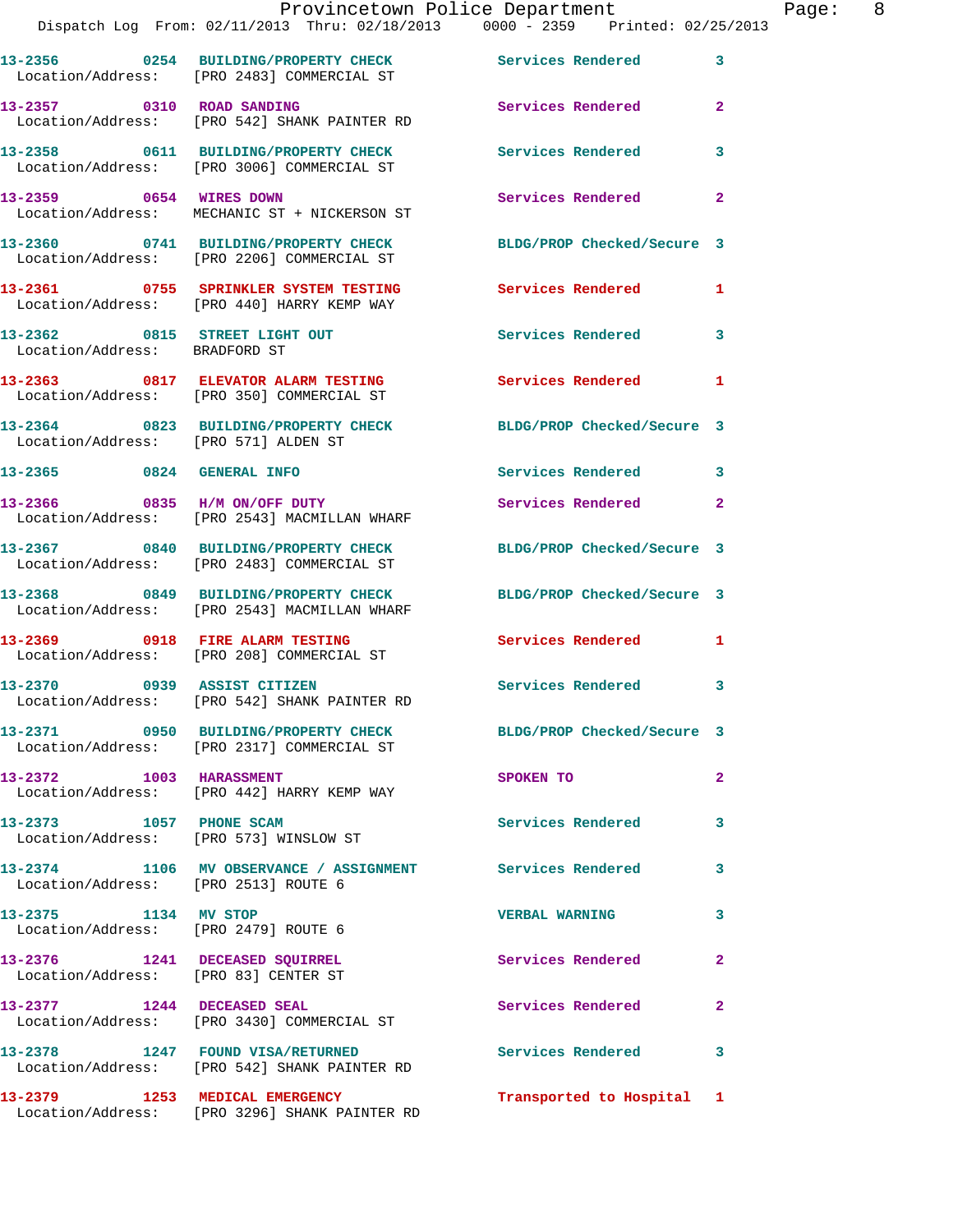|                                                    | Provincetown Police Department<br>Dispatch Log From: 02/11/2013 Thru: 02/18/2013 0000 - 2359 Printed: 02/25/2013 |                            |              |
|----------------------------------------------------|------------------------------------------------------------------------------------------------------------------|----------------------------|--------------|
|                                                    | 13-2380 1300 PARK, WALK & TALK (Services Rendered Location/Address: [PRO 2500] COMMERCIAL ST                     |                            | $\mathbf{2}$ |
|                                                    | 13-2381 1312 MEDICAL EMERGENCY<br>Location/Address: [PRO 2650] RACE POINT RD                                     | Transported to Hospital 1  |              |
|                                                    | 13-2382 1318 BUILDING/PROPERTY CHECK BLDG/PROP Checked/Secure 3<br>Location/Address: [PRO 2206] COMMERCIAL ST    |                            |              |
|                                                    | 13-2384 1340 PARK, WALK & TALK 1998 Services Rendered<br>Location/Address: [PRO 105] COMMERCIAL ST               |                            | $\mathbf{2}$ |
| 13-2385 1451 COMPLAINT                             | Location/Address: [PRO 503] PEARL ST                                                                             | Services Rendered          | 3            |
| Location/Address: [PRO 564] BAYBERRY               | 13-2386 1523 BUILDING/PROPERTY CHECK BLDG/PROP Checked/Secure 3                                                  |                            |              |
|                                                    |                                                                                                                  | False Alarm                | 1            |
| Location/Address: [PRO 433] RYDER ST               | 13-2388 1730 BUILDING/PROPERTY CHECK BLDG/PROP Checked/Secure 3                                                  |                            |              |
|                                                    | 13-2389 1734 HARASSMENT<br>Location/Address: [PRO 16] BRADFORD ST                                                | <b>SPOKEN TO</b>           | $\mathbf{2}$ |
|                                                    | 13-2390 1743 ASSIST CITIZEN<br>Location/Address: [PRO 1245] SEASHORE PARK DR                                     | Services Rendered          | 3            |
| 13-2391 1803 FOLLOW UP                             | Location/Address: [PRO 503] PEARL ST                                                                             | Services Rendered          | $\mathbf{2}$ |
|                                                    | 13-2392 1824 FOX IN THE YARD<br>Location/Address: [PRO 1728] BRADFORD ST                                         | <b>Services Rendered</b>   | $\mathbf{2}$ |
| Location/Address: [PRO 43] BRADFORD ST             | 13-2393 1829 MV OBSERVANCE / ASSIGNMENT Services Rendered                                                        |                            | 3            |
| 13-2394 1851 MV STOP<br>Location/Address: BERRY LN |                                                                                                                  | <b>VERBAL WARNING</b>      | 3            |
| 13-2395 1856 MV STOP                               | Location/Address: [PRO 3430] COMMERCIAL ST                                                                       | <b>VERBAL WARNING</b>      | 3            |
|                                                    | 13-2396 2006 MV OBSERVANCE / ASSIGNMENT Services Rendered<br>Location/Address: [PRO 2577] BRADFORD ST            |                            | 3            |
| 13-2397 2018 MV STOP                               | Location/Address: BRADFORD ST + ALDEN ST                                                                         | <b>VERBAL WARNING</b>      | 3            |
| Location/Address: [PRO 3259] MACMILLAN             | 13-2399 2025 BUILDING/PROPERTY CHECK BLDG/PROP Checked/Secure 3                                                  |                            |              |
|                                                    | 13-2398 2033 BUILDING/PROPERTY CHECK<br>Location/Address: [PRO 2543] MACMILLAN                                   | BLDG/PROP Checked/Secure 3 |              |
|                                                    | 13-2400 2042 BUILDING/PROPERTY CHECK<br>Location/Address: [PRO 3317] CEMETERY RD                                 | BLDG/PROP Checked/Secure 3 |              |
|                                                    | 13-2401 2149 BUILDING/PROPERTY CHECK<br>Location/Address: [PRO 306] COMMERCIAL ST                                | BLDG/PROP Checked/Secure 3 |              |
|                                                    | 13-2402 2207 BUILDING/PROPERTY CHECK<br>Location/Address: [PRO 519] RACE POINT RD                                | BLDG/PROP Checked/Secure 3 |              |
| Location/Address: [PRO 444] HIGH POLE              | 13-2403 2216 BUILDING/PROPERTY CHECK                                                                             | BLDG/PROP Checked/Secure 3 |              |
| Location/Address: [PRO 16] BRADFORD ST             | 13-2404 2216 BUILDING/PROPERTY CHECK                                                                             | BLDG/PROP Checked/Secure 3 |              |

Page: 9<br>13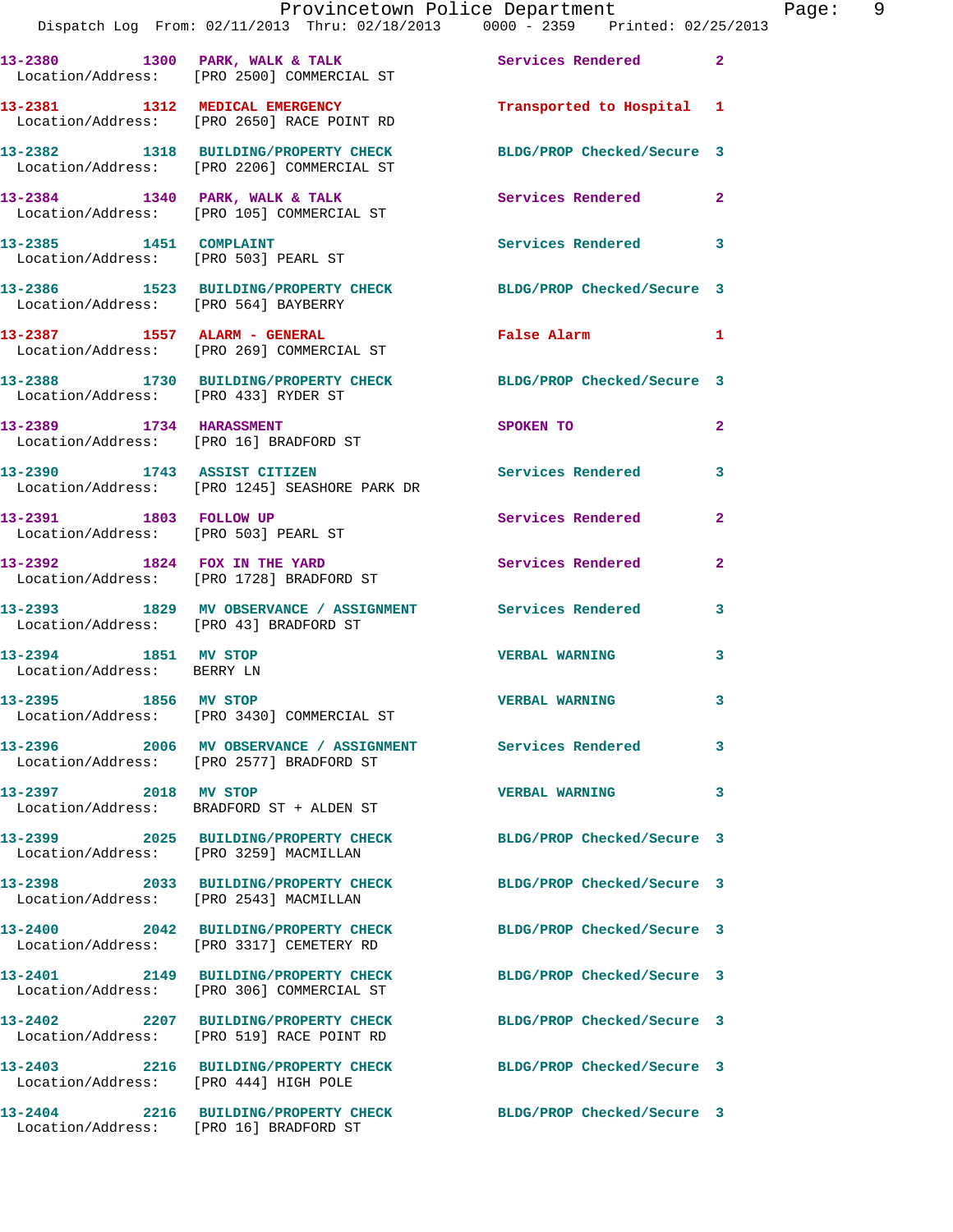## **For Date: 02/15/2013 - Friday**

|                                                                | 13-2405  0114 BUILDING/PROPERTY CHECK BLDG/PROP Checked/Secure 3<br>Location/Address: [PRO 2898] JEROME SMITH RD |                            |                |    |
|----------------------------------------------------------------|------------------------------------------------------------------------------------------------------------------|----------------------------|----------------|----|
|                                                                | 13-2406  0119 BUILDING/PROPERTY CHECK BLDG/PROP Checked/Secure 3<br>Location/Address: [PRO 2543] MACMILLAN       |                            |                |    |
|                                                                | 13-2407 0121 BUILDING/PROPERTY CHECK BLDG/PROP Checked/Secure 3<br>Location/Address: [PRO 2483] COMMERCIAL ST    |                            |                |    |
|                                                                | 13-2408 0124 911 GENERAL<br>Location/Address: [PRO 542] SHANK PAINTER RD                                         | Services Rendered          | 1              |    |
|                                                                | 13-2409 6200 MV OBSERVANCE / ASSIGNMENT Services Rendered 3<br>Location/Address: [PRO 542] SHANK PAINTER RD      |                            |                |    |
|                                                                | 13-2410 0208 BUILDING/PROPERTY CHECK BLDG/PROP Checked/Secure 3<br>Location/Address: [PRO 3296] SHANKPAINTER RD  |                            |                |    |
| Location/Address: [PRO 526] RYDER ST                           | 13-2411 0218 BUILDING/PROPERTY CHECK BLDG/PROP Checked/Secure 3                                                  |                            |                |    |
|                                                                | 13-2412 0322 BUILDING/PROPERTY CHECK BLDG/PROP Checked/Secure 3<br>Location/Address: [PRO 2490] PROVINCELANDS RD |                            |                |    |
|                                                                | 13-2413 0335 BUILDING/PROPERTY CHECK BLDG/PROP Checked/Secure 3<br>Location/Address: [PRO 440] HARRY KEMP WAY    |                            |                |    |
|                                                                | 13-2414 0422 ASSIST CITIZEN<br>Location/Address: [PRO 662] COMMERCIAL ST                                         | Services Rendered 3        |                |    |
|                                                                | 13-2415 0423 LOBBY TRAFFIC<br>Location/Address: [PRO 542] SHANK PAINTER RD                                       | Services Rendered          | $\mathbf{2}$   | 14 |
| Location/Address: BRADFORD ST                                  | 13-2416 652 LOOSE ST BERNARD/RETURNED Services Rendered                                                          |                            | $\mathbf{2}$   |    |
|                                                                | 13-2417 0821 POWER PROBLEM<br>Location/Address: [PRO 575] WINSLOW ST                                             | <b>Services Rendered</b>   | 3              |    |
|                                                                | 13-2418 0825 H/M ON/OFF DUTY Services Rendered<br>Location/Address: [PRO 2543] MACMILLAN WHARF                   |                            | $\mathbf{2}$   |    |
|                                                                | 13-2419 6831 MV OBSERVANCE / ASSIGNMENT Services Rendered<br>Location/Address: [PRO 3257] SHANKPAINTER RD        |                            | 3              |    |
| Location/Address: [PRO 571] ALDEN ST                           | 13-2420 0844 BUILDING/PROPERTY CHECK                                                                             | BLDG/PROP Checked/Secure 3 |                |    |
| 13-2421 0851 LOW WIRES<br>Location/Address: BRADFORD ST        |                                                                                                                  | Services Rendered          | $\overline{2}$ |    |
| 13-2422 0925 ANIMAL CALL                                       | Location/Address: [PRO 542] SHANK PAINTER RD                                                                     | No Action Required         | $\mathbf{2}$   |    |
| Location/Address: [PRO 3440] ROUTE 6                           | 13-2423 0932 MV OBSERVANCE / ASSIGNMENT Services Rendered                                                        |                            | 3              |    |
| 13-2424 0941 MV STOP<br>Location/Address: [PRO 3440] ROUTE 6   |                                                                                                                  | <b>VERBAL WARNING</b>      | 3              |    |
| 13-2425 1010 MV STOP<br>Location/Address: [PRO 43] BRADFORD ST |                                                                                                                  | <b>VERBAL WARNING</b>      | 3              |    |
| 13-2426   1016   GENERAL INFO                                  |                                                                                                                  | Services Rendered 3        |                |    |
| Location/Address: [PRO 3259] MACMILLAN                         | 13-2427 1036 BUILDING/PROPERTY CHECK                                                                             | BLDG/PROP Checked/Secure 3 |                |    |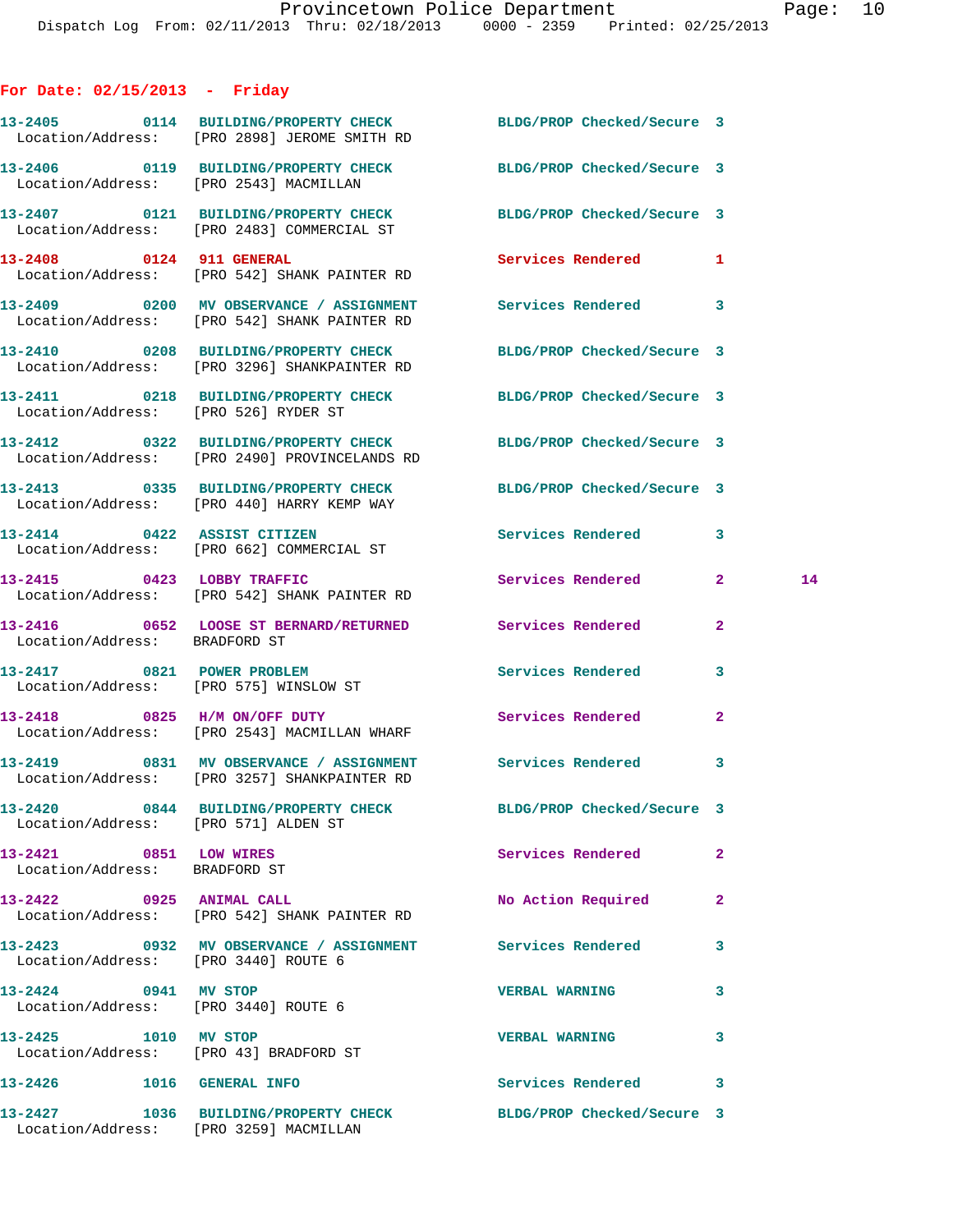|                                                                   | 13-2428 1048 BUILDING/PROPERTY CHECK<br>Location/Address: [PRO 2483] COMMERCIAL ST                       | BLDG/PROP Checked/Secure 3        |                |
|-------------------------------------------------------------------|----------------------------------------------------------------------------------------------------------|-----------------------------------|----------------|
| 13-2429 1123 911 GENERAL                                          | Location/Address: [PRO 453] KILEY CT                                                                     | SPOKEN TO                         | $\mathbf{1}$   |
|                                                                   | 13-2430 1143 ASSIST AGENCY / MUTUAL AID Services Rendered<br>Location/Address: [PRO 2818] CONWELL ST     |                                   | 3              |
| 13-2431 1152 PET PANTRY                                           | Location/Address: [PRO 285] COMMERCIAL ST                                                                | Services Rendered                 | $\mathbf{2}$   |
| 13-2432 1154 MV STOP<br>Location/Address: [PRO 2479] ROUTE 6      |                                                                                                          | <b>VERBAL WARNING</b>             | 3              |
| 13-2433 1202 MV DISABLED                                          | Location/Address: [PRO 185] COMMERCIAL ST                                                                | Services Rendered                 | $\mathbf{2}$   |
| 13-2434 1209 911 GENERAL                                          | Location/Address: [PRO 542] SHANK PAINTER RD                                                             | Services Rendered                 | 1              |
| 13-2435 1213 LANDLORD/TENANT                                      | Location/Address: [PRO 3381] COMMERCIAL ST                                                               | No Action Required                | $\overline{2}$ |
|                                                                   | 13-2436 1223 PARK, WALK & TALK<br>Location/Address: [PRO 105] COMMERCIAL ST                              | Services Rendered                 | $\mathbf{2}$   |
| 13-2437 1235 ALARM - GENERAL                                      | Location/Address: [PRO 1698] COMMERCIAL ST                                                               | Services Rendered                 | 1              |
| 13-2438 1329 ALARM - GENERAL<br>Location/Address: SHANKPAINTER RD |                                                                                                          | False Alarm                       | $\mathbf{1}$   |
| 13-2439 1344 LOST DOG<br>Location/Address: [PRO 3557] PEARL ST    |                                                                                                          | Services Rendered 2               |                |
|                                                                   | 13-2440 1442 BUILDING/PROPERTY CHECK<br>Location/Address: [PRO 3317] CEMETERY RD                         | BLDG/PROP Checked/Secure 3        |                |
|                                                                   | 13-2441 1442 BUILDING/PROPERTY CHECK<br>Location/Address: [PRO 3318] CEMETERY RD                         | BLDG/PROP Checked/Secure 3        |                |
| Location/Address: [PRO 3259] MACMILLAN                            | 13-2442 1635 BUILDING/PROPERTY CHECK                                                                     | BLDG/PROP Checked/Secure 3        |                |
| 13-2443 1758 ALARM - FIRE                                         | Location/Address: [PRO 3015] BRADFORD ST                                                                 | False Alarm                       | $\mathbf{1}$   |
| 13-2444<br>Location/Address: [PRO 433] RYDER ST                   | 1822 BUILDING/PROPERTY CHECK                                                                             | BLDG/PROP Checked/Secure 3        |                |
| 13-2445 1825 MV STOP                                              | Location/Address: [PRO 3296] SHANK PAINTER RD                                                            | <b>VERBAL WARNING</b>             | 3              |
| 13-2446 1847 RES/BURG<br>Location/Address: BAYBERRY AVE           |                                                                                                          | False Alarm                       | 1              |
|                                                                   | 13-2447 1911 PARKING COMPLAINT / GENERAL Services Rendered<br>Location/Address: [PRO 1675] COMMERCIAL ST |                                   | 3              |
| Location/Address: [PRO 2521] ROUTE 6                              | 13-2448 1957 MV OBSERVANCE / ASSIGNMENT Services Rendered 3                                              |                                   |                |
|                                                                   | 13-2449 2027 BUILDING/PROPERTY CHECK<br>Location/Address: [PRO 306] COMMERCIAL ST                        | BLDG/PROP Checked/Secure 3        |                |
| 13-2450 2030 MV STOP                                              | Location/Address: [PRO 2479] ROUTE 6                                                                     | $\sim$ 3<br><b>VERBAL WARNING</b> |                |
| 13-2451                                                           | 2032 BUILDING/PROPERTY CHECK                                                                             | BLDG/PROP Checked/Secure 3        |                |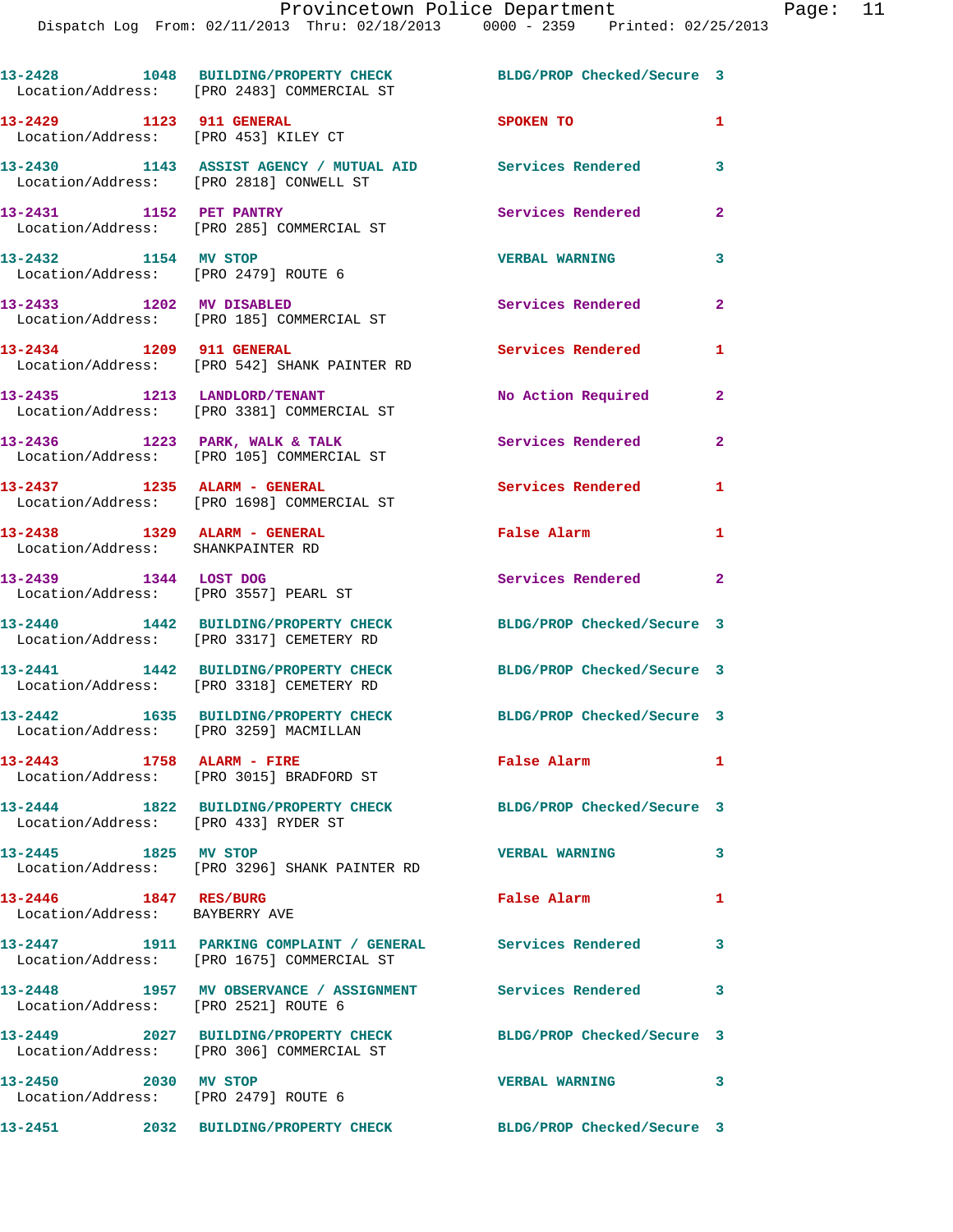|                                                       | Dispatch Log From: 02/11/2013 Thru: 02/18/2013 0000 - 2359 Printed: 02/25/2013                                  | Provincetown Police Department |                | Page: 12 |  |
|-------------------------------------------------------|-----------------------------------------------------------------------------------------------------------------|--------------------------------|----------------|----------|--|
|                                                       | Location/Address: [PRO 3163] WINTHROP ST                                                                        |                                |                |          |  |
|                                                       | 13-2452 2138 BUILDING/PROPERTY CHECK BLDG/PROP Checked/Secure 3<br>Location/Address: [PRO 444] HIGH POLE        |                                |                |          |  |
|                                                       | 13-2453 2208 BUILDING/PROPERTY CHECK<br>Location/Address: [PRO 1638] COMMERCIAL ST                              | BLDG/PROP Checked/Secure 3     |                |          |  |
|                                                       | 13-2454 2214 BUILDING/PROPERTY CHECK BLDG/PROP Checked/Secure 3<br>Location/Address: [PRO 519] RACE POINT RD    |                                |                |          |  |
|                                                       | 13-2455 2224 SERVE WARRANT<br>Location/Address: [PRO 1036] CONWELL ST<br>Refer To Arrest: 13-16-AR              | Arrest(s) Made                 | 3              |          |  |
| 13-2456 2329 MV STOP                                  | Location/Address: ATLANTIC AVE + BRADFORD ST                                                                    | <b>VERBAL WARNING</b>          | 3              |          |  |
| 13-2457 2358 MV ACCIDENT                              | Location/Address: BRADFORD ST + MONTELLO ST<br>Refer To Accident: 13-7-AC                                       | <b>Vehicle Towed</b>           | 1              |          |  |
| For Date: $02/16/2013$ - Saturday                     |                                                                                                                 |                                |                |          |  |
|                                                       | 13-2458 0115 MV OBSERVANCE / ASSIGNMENT No Action Required<br>Location/Address: [PRO 2577] BRADFORD ST          |                                | $\mathbf{3}$   |          |  |
|                                                       | 13-2459 0130 LOBBY TRAFFIC<br>Location/Address: [PRO 542] SHANK PAINTER RD                                      | Services Rendered              | $\overline{2}$ | 17       |  |
|                                                       | 13-2460 0226 MEDICAL EMERGENCY<br>Location/Address: [PRO 692] AUNT SUKEYS WAY                                   | Transported to Hospital 1      |                |          |  |
|                                                       | 13-2462 0307 BUILDING/PROPERTY CHECK BLDG/PROP Checked/Secure 3<br>Location/Address: [PRO 105] COMMERCIAL ST    |                                |                |          |  |
|                                                       | 13-2463 0339 BUILDING/PROPERTY CHECK BLDG/PROP Checked/Secure 3<br>Location/Address: [PRO 175] COMMERCIAL ST    |                                |                |          |  |
|                                                       | 13-2464 0427 BUILDING/PROPERTY CHECK BLDG/PROP Checked/Secure 3<br>Location/Address: [PRO 3296] SHANKPAINTER RD |                                |                |          |  |
| 13-2465 0505 911 GENERAL                              | Location/Address: [PRO 542] SHANK PAINTER RD                                                                    | <b>Services Rendered</b>       | 1              |          |  |
|                                                       | 13-2466 0556 911 GENERAL<br>Location/Address: TIN PAN ALLEY RD                                                  | <b>Services Rendered</b>       | 1              |          |  |
| 13-2467 0718 FOX CALL<br>Location/Address: CONWELL ST |                                                                                                                 | SPOKEN TO                      | $\mathbf{2}$   |          |  |
|                                                       | 13-2468 0759 H/M ON/OFF DUTY<br>Location/Address: [PRO 2543] MACMILLAN WHARF                                    | Services Rendered              | 2              |          |  |
|                                                       | 13-2469 0853 BUILDING/PROPERTY CHECK<br>Location/Address: [PRO 571] ALDEN ST                                    | BLDG/PROP Checked/Secure 3     |                |          |  |
|                                                       | 13-2470 0924 BUILDING/PROPERTY CHECK<br>Location/Address: [PRO 444] HIGH POLE                                   | BLDG/PROP Checked/Secure 3     |                |          |  |
|                                                       | 13-2471 0939 BUILDING/PROPERTY CHECK<br>Location/Address: [PRO 2483] COMMERCIAL ST                              | BLDG/PROP Checked/Secure 3     |                |          |  |
|                                                       | 13-2472 0940 INJURED BIRD<br>Location/Address: [PRO 106] COMMERCIAL ST                                          | Services Rendered              | $\mathbf{2}$   |          |  |

**13-2474 1011 PARK, WALK & TALK No Action Required 2**  Location/Address: COMMERCIAL ST + STANDISH ST

**13-2473 1002 SCHOOL PSNL. Services Rendered 3**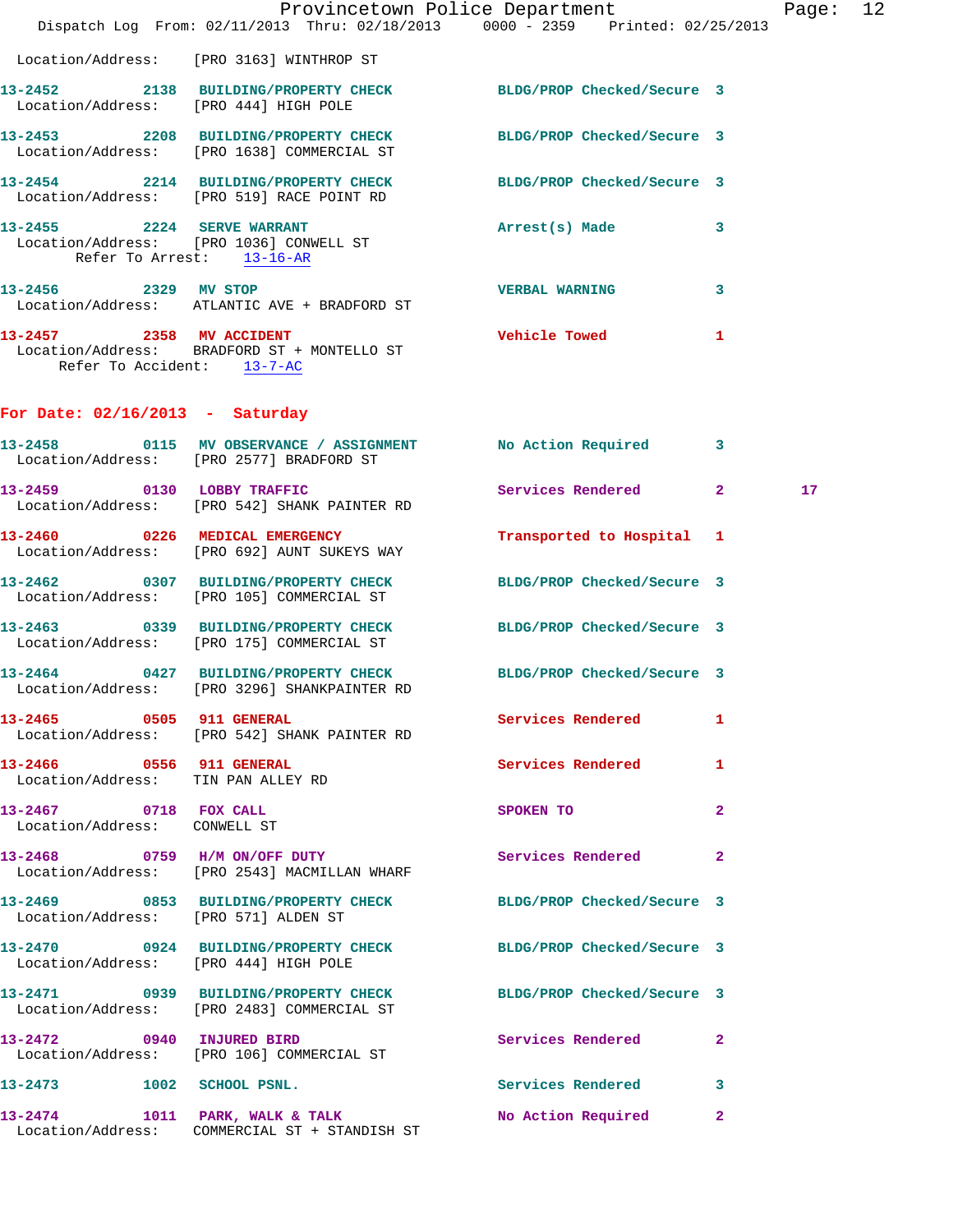|                                                                        | 13-2475 1050 LIMB LEANING ON WIRE<br>Location/Address: [PRO 2692] COMMERCIAL ST       | Services Rendered          | $\mathbf{2}$ |
|------------------------------------------------------------------------|---------------------------------------------------------------------------------------|----------------------------|--------------|
| 13-2476 1114 GENERAL INFO                                              |                                                                                       | Services Rendered          | 3            |
| 13-2477 1123 BEACHED SEAL                                              | Location/Address: [PRO 433] RYDER ST EXT                                              | <b>GONE ON ARRIVAL</b>     | $\mathbf{2}$ |
|                                                                        | 13-2478 1226 LOST VERA BRADLEY WALLET<br>Location/Address: [PRO 542] SHANK PAINTER RD | <b>Services Rendered</b>   | 3            |
| 13-2479 1250 NO WATER<br>Location/Address: [PRO 2770] MASONIC PL       |                                                                                       | Services Rendered          | 3            |
| Location/Address: [PRO 564] BAYBERRY                                   | 13-2480 1300 BUILDING/PROPERTY CHECK                                                  | BLDG/PROP Checked/Secure 3 |              |
| 13-2481 1323 WIRES DOWN                                                | Location/Address: [PRO 365] COMMERCIAL ST                                             | Services Rendered          | $\mathbf{2}$ |
| 13-2482 1406 MV STOP<br>Location/Address: PRINCE ST                    |                                                                                       | <b>VERBAL WARNING</b>      | 3            |
| 13-2483 1425 ALARM - GENERAL                                           | Location/Address: [PRO 542] SHANK PAINTER RD                                          | Services Rendered 1        |              |
| Location/Address: [PRO 3259] MACMILLAN                                 | 13-2484 1625 BUILDING/PROPERTY CHECK                                                  | BLDG/PROP Checked/Secure 3 |              |
|                                                                        | 13-2485 1728 BUILDING/PROPERTY CHECK<br>Location/Address: [PRO 2898] JEROME SMITH RD  | BLDG/PROP Checked/Secure 3 |              |
|                                                                        | 13-2486 1827 BUILDING/PROPERTY CHECK<br>Location/Address: [PRO 175] COMMERCIAL ST     | BLDG/PROP Checked/Secure 3 |              |
| 13-2487 1858 MEDICAL EMERGENCY<br>Location/Address: [PRO 506] PEARL ST |                                                                                       | <b>PATIENT REFUSAL</b>     | 1            |
| 13-2488 1903 MV STOP<br>Location/Address: [PRO 43] BRADFORD ST         |                                                                                       | <b>VERBAL WARNING</b>      | 3            |
| Location/Address: [PRO 444] HIGH POLE                                  | 13-2489 1942 BUILDING/PROPERTY CHECK                                                  | BLDG/PROP Checked/Secure 3 |              |
| 13-2490                                                                | 2129 BUILDING/PROPERTY CHECK<br>Location/Address: [PRO 306] COMMERCIAL ST             | BLDG/PROP Checked/Secure 3 |              |
| 13-2491<br>2157 MV STOP                                                | Location/Address: [PRO 3430] COMMERCIAL ST                                            | <b>VERBAL WARNING</b>      | 3            |
| 13-2492 2333 NOISE COMPLAINT                                           | Location/Address: [PRO 3443] COMMERCIAL ST                                            | Services Rendered          | 3            |
| For Date: $02/17/2013$ - Sunday                                        |                                                                                       |                            |              |
|                                                                        | Location/Address: [PRO 483] MACMILLAN WHARF                                           | BLDG/PROP Checked/Secure 3 |              |

| 13-2493<br>Location/Address: |      | 0031 BUILDING/PROPERTY CHECK<br>[PRO 483] MACMILLAN WHARF  | BLDG/PROP Checked/Secure 3 |                |
|------------------------------|------|------------------------------------------------------------|----------------------------|----------------|
| 13-2494<br>Location/Address: | 0038 | MEDICAL EMERGENCY<br>[PRO 3596] COMMERCIAL ST              | Transported to Hospital    | $\blacksquare$ |
| 13–2495<br>Location/Address: | 0051 | MV OBSERVANCE / ASSIGNMENT<br>[PRO 94] BRADFORD ST         | Services Rendered          | 3              |
| 13-2497<br>Location/Address: | 0100 | <b>BUILDING/PROPERTY CHECK</b><br>[PRO 440] HARRY KEMP WAY | BLDG/PROP Checked/Secure 3 |                |
| 13-2498<br>Location/Address: | 0106 | <b>BUILDING/PROPERTY CHECK</b><br>[PRO 440] HARRY KEMP WAY | BLDG/PROP Checked/Secure 3 |                |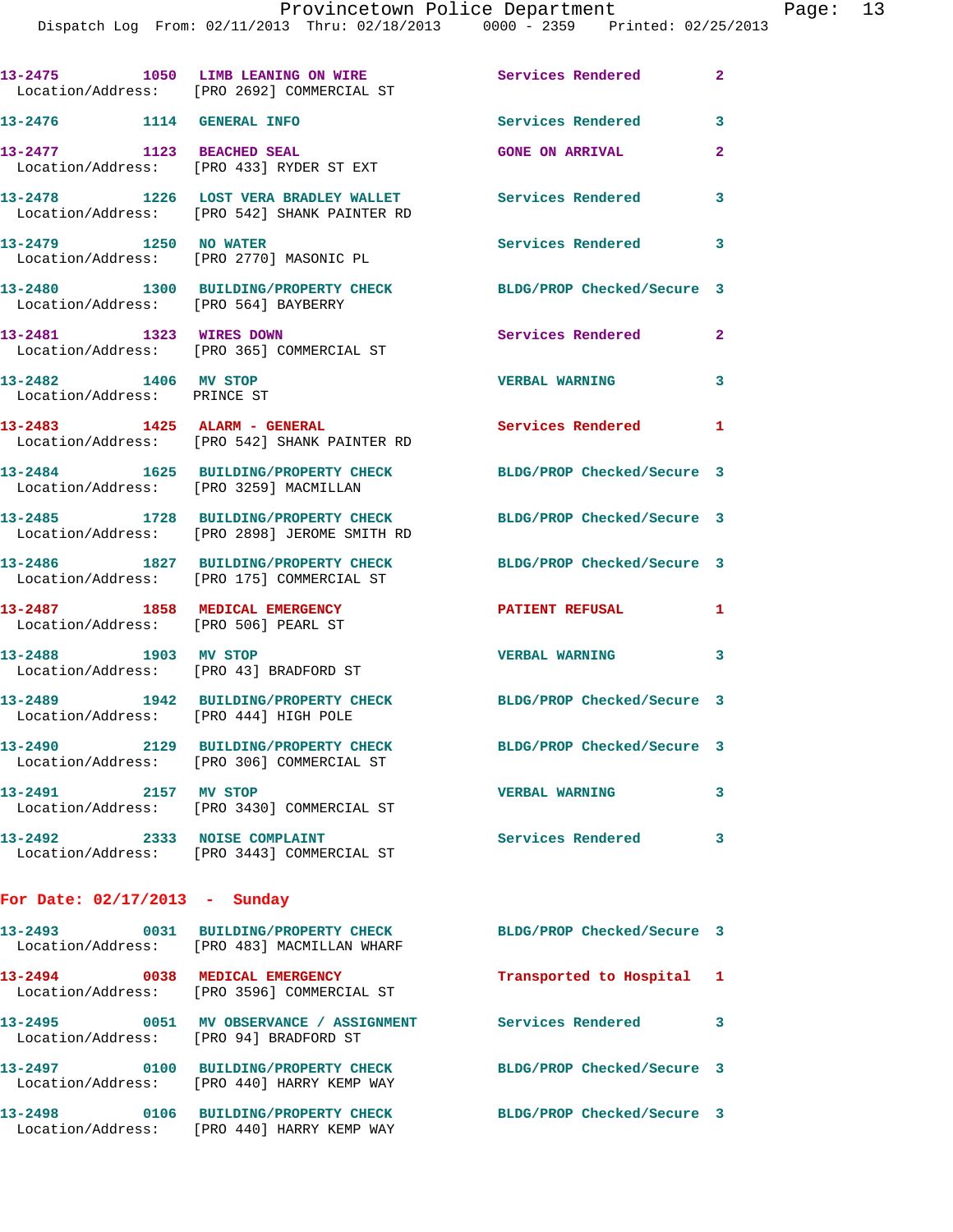|                                                                | 13-2499 0114 DISTURBANCE<br>Location/Address: COMMERCIAL ST + RYDER ST                                          | Services Rendered 1        |                |    |
|----------------------------------------------------------------|-----------------------------------------------------------------------------------------------------------------|----------------------------|----------------|----|
|                                                                | 13-2500 0216 BUILDING/PROPERTY CHECK<br>Location/Address: [PRO 1646] WINSLOW ST                                 | BLDG/PROP Checked/Secure 3 |                |    |
|                                                                | 13-2501 0256 BUILDING/PROPERTY CHECK BLDG/PROP Checked/Secure 3<br>Location/Address: [PRO 3296] SHANKPAINTER RD |                            |                |    |
|                                                                | 13-2502 0403 SNOW REMOVAL<br>Location/Address: [PRO 3813] SHANK PAINTER RD                                      | <b>Services Rendered</b>   | $\mathbf{2}$   |    |
|                                                                | 13-2503 0513 BUILDING/PROPERTY CHECK Services Rendered 3<br>Location/Address: [PRO 2898] JEROME SMITH RD        |                            |                |    |
|                                                                | 13-2504 0617 LOBBY TRAFFIC<br>Location/Address: [PRO 542] SHANK PAINTER RD                                      | Services Rendered 2        |                | 1  |
|                                                                | 13-2505 0618 BUILDING/PROPERTY CHECK BLDG/PROP Checked/Secure 3<br>Location/Address: [PRO 391] COMMERCIAL ST    |                            |                |    |
|                                                                | 13-2506 0732 SNOW PARKING BAN<br>Location/Address: [PRO 542] SHANK PAINTER RD                                   | Vehicle Towed 3            |                | 6  |
|                                                                | 13-2507 0735 LOBBY TRAFFIC<br>Location/Address: [PRO 542] SHANK PAINTER RD                                      | <b>Services Rendered</b>   | $\mathbf{2}$   | 10 |
|                                                                | 13-2508 0737 H/M ON/OFF DUTY<br>Location/Address: [PRO 2543] MACMILLAN WHARF                                    | <b>Services Rendered</b>   | $\mathbf{2}$   |    |
|                                                                | 13-2509 1016 ASSIST CITIZEN<br>Location/Address: [PRO 542] SHANK PAINTER RD                                     | Services Rendered          | 3              |    |
| Location/Address: OLD ANN PAGE WAY                             | 13-2510 1253 CIVIL COMPLAINT                                                                                    | Services Rendered          | 3              |    |
| 13-2511 1323 TRANSPORT<br>Location/Address: WHORFS CT          |                                                                                                                 | Services Rendered          | 3              |    |
|                                                                | 13-2512 1545 BUILDING/PROPERTY CHECK BLDG/PROP Checked/Secure 3<br>Location/Address: [PRO 182] COMMERCIAL ST    |                            |                |    |
|                                                                | 13-2513 1624 LOOSE DOG/VERBAL WARNING<br>Location/Address: [PRO 1953] COMMERCIAL ST                             | <b>VERBAL WARNING</b>      | 2              |    |
|                                                                | 13-2514 1629 LOST PURSE<br>Location/Address: [PRO 106] COMMERCIAL ST                                            | SPOKEN TO                  | 3              |    |
|                                                                | 13-2515 1732 BUILDING/PROPERTY CHECK<br>Location/Address: [PRO 530] SHANKPAINTER RD                             | BLDG/PROP Checked/Secure 3 |                |    |
| 13-2516 1820 FOLLOW UP                                         | Location/Address: [PRO 106] COMMERCIAL ST                                                                       | Services Rendered          | $\mathbf{2}$   |    |
| 13-2517 1908 LOST BLACK CAT<br>Location/Address: COMMERCIAL ST |                                                                                                                 | Services Rendered          | $\mathbf{2}$   |    |
| 13-2518 1938 MV COMPLAINT                                      | Location/Address: [PRO 3339] OFF CONWELL ST                                                                     | Services Rendered          | $\overline{2}$ |    |
|                                                                | 13-2519 1952 ALARM - GENERAL<br>Location/Address: [PRO 3701] BRADFORD ST EXT                                    | Services Rendered          | 1              |    |
|                                                                | 13-2520 2034 BUILDING/PROPERTY CHECK<br>Location/Address: [PRO 16] BRADFORD ST                                  | BLDG/PROP Checked/Secure 3 |                |    |
|                                                                | 13-2521 2044 BUILDING/PROPERTY CHECK<br>Location/Address: [PRO 306] COMMERCIAL ST                               | BLDG/PROP Checked/Secure 3 |                |    |
| 13-2522                                                        | 2048 SNOW PLOWING/SANDING                                                                                       | Services Rendered 3        |                |    |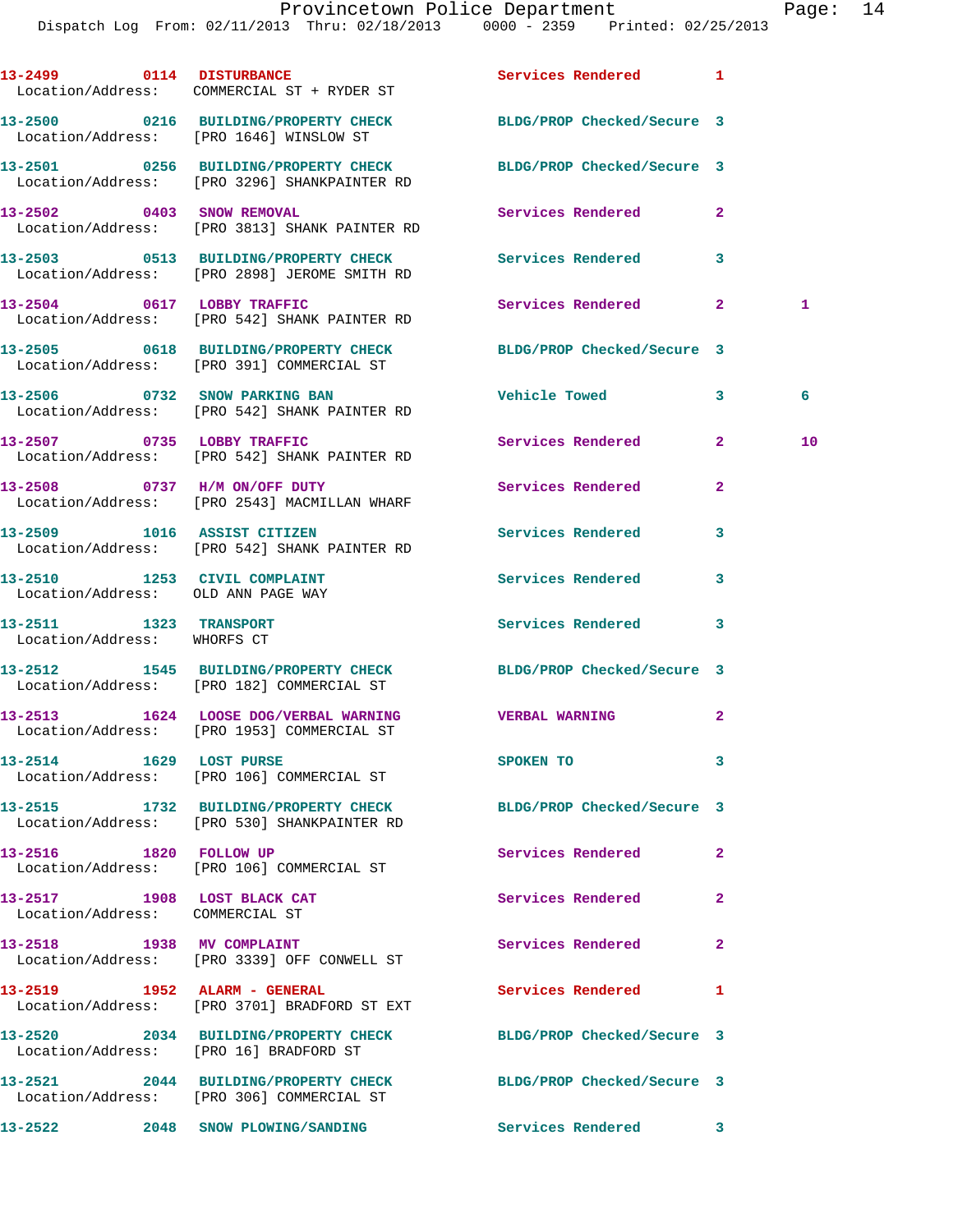|                                  |                                                                                                        | Provincetown Police Department<br>Dispatch Log From: 02/11/2013 Thru: 02/18/2013 0000 - 2359 Printed: 02/25/2013 | Page: 15        |  |
|----------------------------------|--------------------------------------------------------------------------------------------------------|------------------------------------------------------------------------------------------------------------------|-----------------|--|
|                                  | Location/Address: [PRO 542] SHANK PAINTER RD                                                           |                                                                                                                  |                 |  |
|                                  | Location/Address: [PRO 3256] COMMERCIAL ST                                                             | 13-2523 2135 BUILDING/PROPERTY CHECK BLDG/PROP Checked/Secure 3                                                  |                 |  |
| For Date: $02/18/2013$ - Monday  |                                                                                                        |                                                                                                                  |                 |  |
|                                  | 13-2524 0008 LOBBY TRAFFIC<br>Location/Address: [PRO 542] SHANK PAINTER RD                             | Services Rendered 2                                                                                              | 13 <sub>1</sub> |  |
|                                  | 13-2525 0016 BUILDING/PROPERTY CHECK<br>Location/Address: [PRO 2483] COMMERCIAL ST                     | Services Rendered 3                                                                                              |                 |  |
|                                  | Location/Address: [PRO 2543] MACMILLAN                                                                 | 13-2526 0034 BUILDING/PROPERTY CHECK BLDG/PROP Checked/Secure 3                                                  |                 |  |
|                                  | Location/Address: [PRO 391] COMMERCIAL ST                                                              | 13-2527 0047 BUILDING/PROPERTY CHECK Services Rendered 3                                                         |                 |  |
|                                  | Location/Address: [PRO 306] COMMERCIAL ST                                                              | 13-2528 0108 BUILDING/PROPERTY CHECK BLDG/PROP Checked/Secure 3                                                  |                 |  |
|                                  | 13-2529 0114 COMPLAINT<br>Location/Address: [PRO 1563] CONWELL ST                                      | No Action Required 3                                                                                             |                 |  |
| Location/Address: HIGH POLE HILL | 13-2530 0341 MV OBSERVANCE / ASSIGNMENT No Action Required                                             | $\overline{\mathbf{3}}$                                                                                          |                 |  |
|                                  | 13-2531 0423 MV OBSERVANCE / ASSIGNMENT Services Rendered<br>Location/Address: [PRO 391] COMMERCIAL ST | $\mathbf{3}$                                                                                                     |                 |  |
| Location: TOWN ROADS             |                                                                                                        | 13-2532 0625 ASSIST AGENCY / MUTUAL AID Taken/Referred to Other 3                                                |                 |  |
|                                  | Location/Address: COMMERCIAL ST + NICKERSON ST                                                         | 13-2541 0730 PROPERTY DAMAGE Services Rendered 3                                                                 |                 |  |
|                                  | 13-2533 0743 BUILDING/PROPERTY CHECK<br>Location/Address: [PRO 2206] COMMERCIAL ST                     | BLDG/PROP Checked/Secure 3                                                                                       |                 |  |
|                                  | Location/Address: [PRO 2206] COMMERCIAL ST                                                             | 13-2534 0745 BUILDING/PROPERTY CHECK BLDG/PROP Checked/Secure 3                                                  |                 |  |
|                                  | Location/Address: [PRO 2233] COMMERCIAL ST                                                             | 13-2535 0754 NOISE COMPLAINT Services Rendered 3                                                                 |                 |  |
|                                  | 13-2536 0816 WIRES DOWN<br>Location/Address: [PRO 828] COMMERCIAL ST                                   | Services Rendered 2                                                                                              |                 |  |
| 13-2537 0842 911 GENERAL         | Location/Address: [PRO 542] SHANK PAINTER RD                                                           | Services Rendered 1                                                                                              |                 |  |
|                                  | 13-2538 0849 ASSIST CITIZEN<br>Location/Address: [PRO 999] MONTELLO ST                                 | Services Rendered 3                                                                                              |                 |  |
|                                  | 13-2539 0935 911 GENERAL<br>Location/Address: [PRO 1452] BRADFORD ST                                   | Services Rendered 1                                                                                              |                 |  |
| Location/Address: ROUTE 6        |                                                                                                        | 13-2540 0957 MV OBSERVANCE / ASSIGNMENT No Action Required 3                                                     |                 |  |
|                                  | 13-2542 1007 MV STOP<br>Location/Address: SNAIL RD + ROUTE 6                                           | VERBAL WARNING 3                                                                                                 |                 |  |
|                                  | 13-2543 1039 ESCORT/TRANSPORT<br>Location/Address: [PRO 1645] HARRY KEMP WAY                           | Services Rendered 3                                                                                              |                 |  |
|                                  |                                                                                                        | 13-2544 1056 191A OUT OF TOWN Services Rendered 3                                                                |                 |  |
|                                  |                                                                                                        | 13-2545 1344 BUILDING/PROPERTY CHECK BLDG/PROP Checked/Secure 3                                                  |                 |  |
|                                  |                                                                                                        |                                                                                                                  |                 |  |